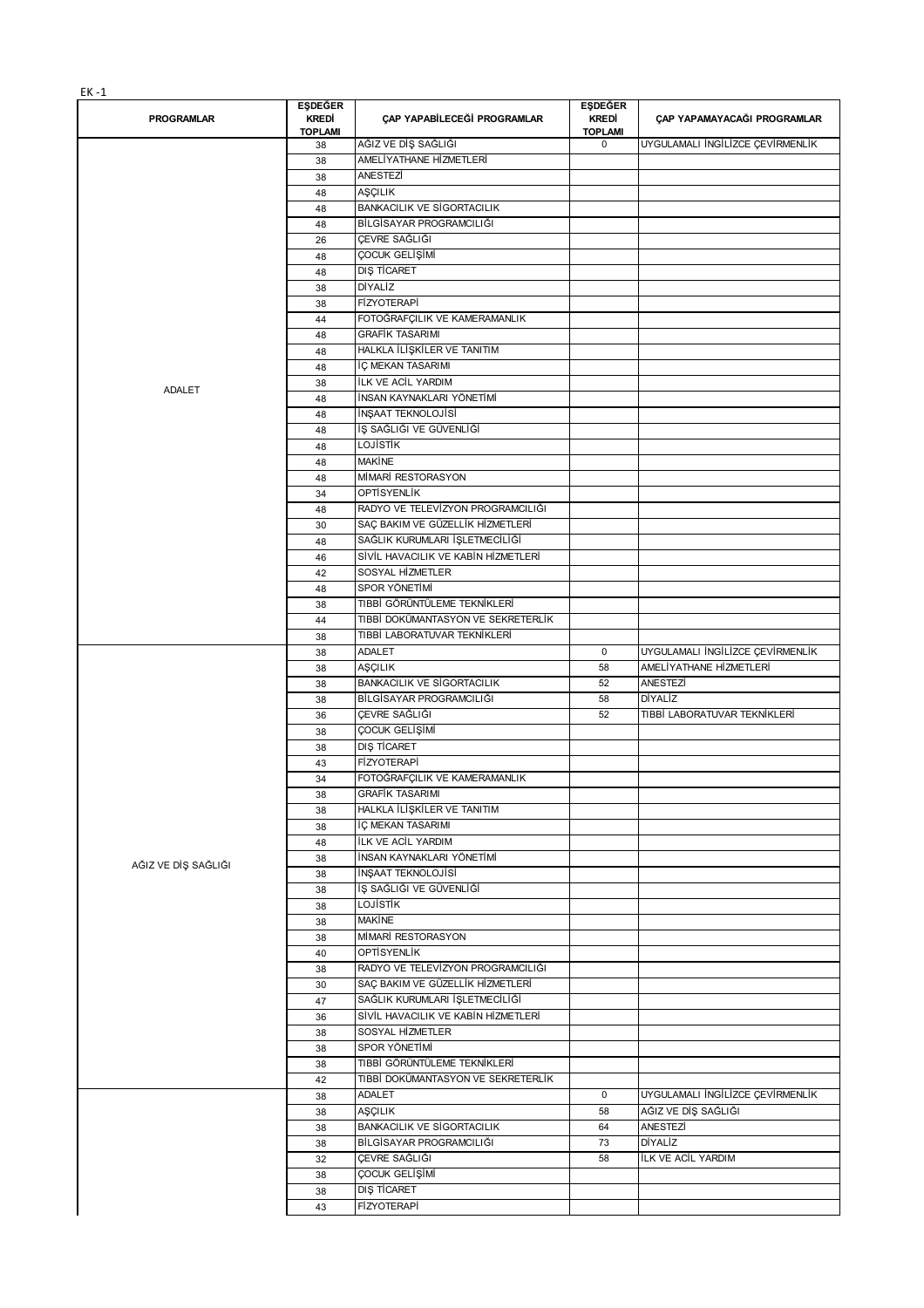|                         | 34 | FOTOĞRAFÇILIK VE KAMERAMANLIK       |             |                                  |
|-------------------------|----|-------------------------------------|-------------|----------------------------------|
|                         | 38 | <b>GRAFIK TASARIMI</b>              |             |                                  |
|                         | 38 | HALKLA İLİŞKİLER VE TANITIM         |             |                                  |
|                         | 38 | İÇ MEKAN TASARIMI                   |             |                                  |
|                         | 38 | İNSAN KAYNAKLARI YÖNETİMİ           |             |                                  |
|                         | 38 | İNŞAAT TEKNOLOJİSİ                  |             |                                  |
| AMELİYATHANE HİZMETLERİ | 48 | İŞ SAĞLIĞI VE GÜVENLİĞİ             |             |                                  |
|                         |    | <b>LOJISTIK</b>                     |             |                                  |
|                         | 38 |                                     |             |                                  |
|                         | 38 | <b>MAKİNE</b>                       |             |                                  |
|                         | 38 | MİMARİ RESTORASYON                  |             |                                  |
|                         | 40 | <b>OPTISYENLIK</b>                  |             |                                  |
|                         | 38 | RADYO VE TELEVÍZYON PROGRAMCILIĞI   |             |                                  |
|                         | 35 | SAÇ BAKIM VE GÜZELLİK HİZMETLERİ    |             |                                  |
|                         | 47 | SAĞLIK KURUMLARI İŞLETMECİLIĞI      |             |                                  |
|                         | 36 | SİVİL HAVACILIK VE KABİN HİZMETLERİ |             |                                  |
|                         | 38 | SOSYAL HİZMETLER                    |             |                                  |
|                         | 38 | SPOR YÖNETİMİ                       |             |                                  |
|                         | 38 | TIBBİ GÖRÜNTÜLEME TEKNİKLERİ        |             |                                  |
|                         |    | TIBBİ DOKÜMANTASYON VE SEKRETERLİK  |             |                                  |
|                         | 42 |                                     |             |                                  |
|                         | 53 | TIBBİ LABORATUVAR TEKNİKLERİ        |             |                                  |
|                         | 38 | ADALET                              | $\mathbf 0$ | UYGULAMALI İNGİLİZCE ÇEVİRMENLİK |
|                         | 38 | AŞÇILIK                             | 52          | AĞIZ VE DİŞ SAĞLIĞI              |
|                         | 38 | <b>BANKACILIK VE SİGORTACILIK</b>   | 64          | AMELİYATHANE HİZMETLERİ          |
|                         | 38 | BİLGİSAYAR PROGRAMCILIĞI            | 58          | DİYALİZ                          |
|                         | 36 | ÇEVRE SAĞLIĞI                       | 53          | <b>İLK VE ACİL YARDIM</b>        |
|                         | 38 | ÇOCUK GELİŞİMİ                      | 61          | TIBBİ LABORATUVAR TEKNİKLERİ     |
|                         | 38 | DIS TİCARET                         |             |                                  |
|                         |    | <b>FİZYOTERAPİ</b>                  |             |                                  |
|                         | 43 |                                     |             |                                  |
|                         | 34 | FOTOĞRAFÇILIK VE KAMERAMANLIK       |             |                                  |
|                         | 38 | <b>GRAFIK TASARIMI</b>              |             |                                  |
|                         | 38 | HALKLA İLİŞKİLER VE TANITIM         |             |                                  |
|                         | 38 | İÇ MEKAN TASARIMI                   |             |                                  |
|                         | 38 | İNSAN KAYNAKLARI YÖNETİMİ           |             |                                  |
| ANESTEZİ                | 38 | İNŞAAT TEKNOLOJİSİ                  |             |                                  |
|                         | 43 | İŞ SAĞLIĞI VE GÜVENLİĞİ             |             |                                  |
|                         | 38 | LOJİSTİK                            |             |                                  |
|                         | 38 | MAKINE                              |             |                                  |
|                         |    | MİMARİ RESTORASYON                  |             |                                  |
|                         | 38 |                                     |             |                                  |
|                         | 40 | OPTISYENLIK                         |             |                                  |
|                         | 38 | RADYO VE TELEVÍZYON PROGRAMCILIĞI   |             |                                  |
|                         | 35 | SAÇ BAKIM VE GÜZELLİK HİZMETLERİ    |             |                                  |
|                         | 42 | SAĞLIK KURUMLARI İŞLETMECİLİĞİ      |             |                                  |
|                         | 36 | SİVİL HAVACILIK VE KABİN HİZMETLERİ |             |                                  |
|                         | 38 | SOSYAL HİZMETLER                    |             |                                  |
|                         | 38 | SPOR YÖNETİMİ                       |             |                                  |
|                         | 43 | TIBBİ GÖRÜNTÜLEME TEKNİKLERİ        |             |                                  |
|                         | 42 | TIBBİ DOKÜMANTASYON VE SEKRETERLİK  |             |                                  |
|                         |    | ADALET                              | $\mathbf 0$ | UYGULAMALI İNGİLİZCE ÇEVİRMENLİK |
|                         | 48 |                                     |             |                                  |
|                         | 38 | AĞIZ VE DİŞ SAĞLIĞI                 |             |                                  |
|                         | 38 | AMELİYATHANE HİZMETLERİ             |             |                                  |
|                         | 38 | ANESTEZİ                            |             |                                  |
|                         | 48 | <b>BANKACILIK VE SİGORTACILIK</b>   |             |                                  |
|                         | 48 | BİLGİSAYAR PROGRAMCILIĞI            |             |                                  |
|                         | 17 | ÇEVRE SAĞLIĞI                       |             |                                  |
|                         | 48 | ÇOCUK GELİŞİMİ                      |             |                                  |
|                         | 48 | DIS TİCARET                         |             |                                  |
|                         | 38 | DİYALİZ                             |             |                                  |
|                         | 38 | <b>FİZYOTERAPİ</b>                  |             |                                  |
|                         |    |                                     |             |                                  |
|                         | 21 | FOTOĞRAFÇILIK VE KAMERAMANLIK       |             |                                  |
|                         | 48 | <b>GRAFİK TASARIMI</b>              |             |                                  |
|                         | 48 | HALKLA İLİŞKİLER VE TANITIM         |             |                                  |
|                         | 48 | İÇ MEKAN TASARIMI                   |             |                                  |
|                         | 38 | ILK VE ACIL YARDIM                  |             |                                  |
| AŞÇILIK                 | 48 | İNSAN KAYNAKLARI YÖNETİMİ           |             |                                  |
|                         | 48 | İNŞAAT TEKNOLOJİSİ                  |             |                                  |
|                         | 48 | İŞ SAĞLIĞI VE GÜVENLİĞİ             |             |                                  |
|                         | 48 | LOJİSTİK                            |             |                                  |
|                         |    | <b>MAKINE</b>                       |             |                                  |
|                         | 48 |                                     |             |                                  |
|                         | 48 | MİMARİ RESTORASYON                  |             |                                  |
|                         | 21 | <b>OPTİSYENLİK</b>                  |             |                                  |
|                         | 48 | RADYO VE TELEVÍZYON PROGRAMCILIĞI   |             |                                  |
|                         |    |                                     |             |                                  |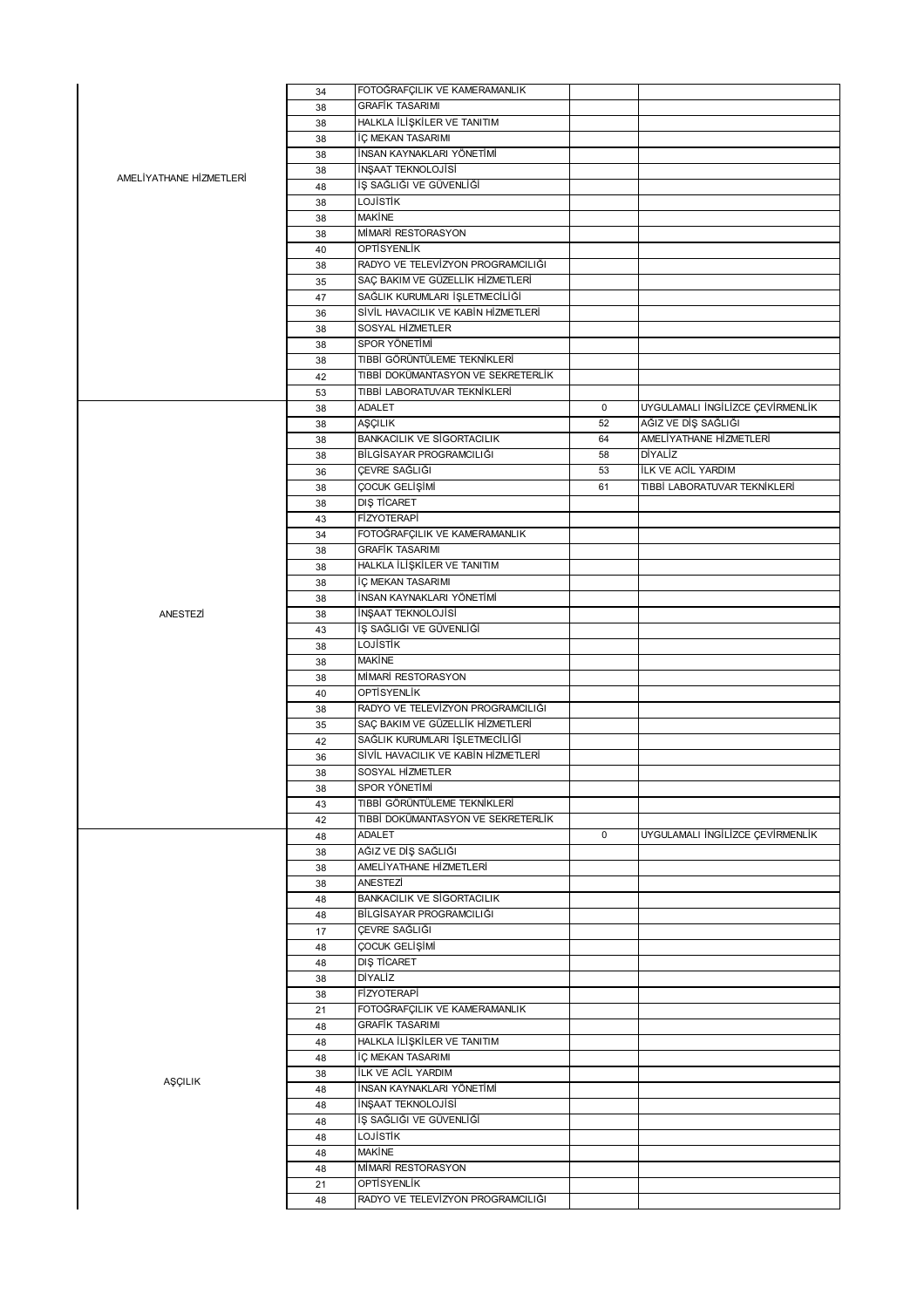|                                   | 21 | SAÇ BAKIM VE GÜZELLİK HİZMETLERİ    |             |                                  |
|-----------------------------------|----|-------------------------------------|-------------|----------------------------------|
|                                   | 48 | SAĞLIK KURUMLARI İŞLETMECİLİĞİ      |             |                                  |
|                                   |    |                                     |             |                                  |
|                                   | 21 | SİVİL HAVACILIK VE KABİN HİZMETLERİ |             |                                  |
|                                   | 42 | SOSYAL HIZMETLER                    |             |                                  |
|                                   | 48 | SPOR YÖNETİMİ                       |             |                                  |
|                                   | 38 | TIBBİ GÖRÜNTÜLEME TEKNİKLERİ        |             |                                  |
|                                   |    |                                     |             |                                  |
|                                   | 44 | TIBBİ DOKÜMANTASYON VE SEKRETERLİK  |             |                                  |
|                                   | 38 | TIBBİ LABORATUVAR TEKNİKLERİ        |             |                                  |
|                                   | 48 | ADALET                              | $\mathbf 0$ | UYGULAMALI İNGİLİZCE ÇEVİRMENLİK |
|                                   |    | AĞIZ VE DİŞ SAĞLIĞI                 |             |                                  |
|                                   | 38 |                                     |             |                                  |
|                                   | 38 | AMELİYATHANE HİZMETLERİ             |             |                                  |
|                                   | 38 | ANESTEZİ                            |             |                                  |
|                                   | 48 | AŞÇILIK                             |             |                                  |
|                                   |    | BİLGİSAYAR PROGRAMCILIĞI            |             |                                  |
|                                   | 48 |                                     |             |                                  |
|                                   | 26 | ÇEVRE SAĞLIĞI                       |             |                                  |
|                                   | 48 | ÇOCUK GELİŞİMİ                      |             |                                  |
|                                   | 48 | <b>DIŞ TİCARET</b>                  |             |                                  |
|                                   | 38 | DİYALİZ                             |             |                                  |
|                                   |    |                                     |             |                                  |
|                                   | 38 | <b>FİZYOTERAPİ</b>                  |             |                                  |
|                                   | 44 | FOTOĞRAFÇILIK VE KAMERAMANLIK       |             |                                  |
|                                   | 48 | <b>GRAFİK TASARIMI</b>              |             |                                  |
|                                   | 48 | HALKLA İLİŞKİLER VE TANITIM         |             |                                  |
|                                   |    |                                     |             |                                  |
|                                   | 48 | İÇ MEKAN TASARIMI                   |             |                                  |
| <b>BANKACILIK VE SİGORTACILIK</b> | 38 | ILK VE ACIL YARDIM                  |             |                                  |
|                                   | 48 | İNSAN KAYNAKLARI YÖNETİMİ           |             |                                  |
|                                   | 48 | İNŞAAT TEKNOLOJİSİ                  |             |                                  |
|                                   |    |                                     |             |                                  |
|                                   | 48 | İŞ SAĞLIĞI VE GÜVENLİĞİ             |             |                                  |
|                                   | 48 | <b>LOJISTIK</b>                     |             |                                  |
|                                   | 48 | <b>MAKİNE</b>                       |             |                                  |
|                                   | 48 | MİMARİ RESTORASYON                  |             |                                  |
|                                   |    |                                     |             |                                  |
|                                   | 34 | OPTİSYENLİK                         |             |                                  |
|                                   | 48 | RADYO VE TELEVÍZYON PROGRAMCILIĞI   |             |                                  |
|                                   | 30 | SAÇ BAKIM VE GÜZELLİK HİZMETLERİ    |             |                                  |
|                                   | 48 | SAĞLIK KURUMLARI İŞLETMECİLİĞİ      |             |                                  |
|                                   |    |                                     |             |                                  |
|                                   | 46 | SİVİL HAVACILIK VE KABİN HİZMETLERİ |             |                                  |
|                                   | 42 | SOSYAL HİZMETLER                    |             |                                  |
|                                   |    |                                     |             |                                  |
|                                   |    | SPOR YÖNETİMİ                       |             |                                  |
|                                   | 48 |                                     |             |                                  |
|                                   | 38 | TIBBİ GÖRÜNTÜLEME TEKNİKLERİ        |             |                                  |
|                                   | 48 | TIBBİ DOKÜMANTASYON VE SEKRETERLİK  |             |                                  |
|                                   | 38 | TIBBİ LABORATUVAR TEKNİKLERİ        |             |                                  |
|                                   |    | <b>ADALET</b>                       | $\pmb{0}$   | UYGULAMALI İNGİLİZCE ÇEVİRMENLİK |
|                                   | 48 |                                     |             |                                  |
|                                   | 38 | AĞIZ VE DİŞ SAĞLIĞI                 |             |                                  |
|                                   | 38 | AMELİYATHANE HİZMETLERİ             |             |                                  |
|                                   | 38 | ANESTEZİ                            |             |                                  |
|                                   |    |                                     |             |                                  |
|                                   | 48 | AŞÇILIK                             |             |                                  |
|                                   | 48 | <b>BANKACILIK VE SİGORTACILIK</b>   |             |                                  |
|                                   | 26 | ÇEVRE SAĞLIĞI                       |             |                                  |
|                                   | 48 | ÇOCUK GELİŞİMİ                      |             |                                  |
|                                   | 48 | DIS TİCARET                         |             |                                  |
|                                   |    | <b>DİYALİZ</b>                      |             |                                  |
|                                   | 38 |                                     |             |                                  |
|                                   | 38 | <b>FİZYOTERAPİ</b>                  |             |                                  |
|                                   | 44 | FOTOĞRAFCILIK VE KAMERAMANLIK       |             |                                  |
|                                   | 48 | <b>GRAFİK TASARIMI</b>              |             |                                  |
|                                   |    |                                     |             |                                  |
|                                   | 48 | HALKLA İLİŞKİLER VE TANITIM         |             |                                  |
|                                   | 48 | İÇ MEKAN TASARIMI                   |             |                                  |
| BİLGİSAYAR PROGRAMCILIĞI          | 38 | <b>İLK VE ACİL YARDIM</b>           |             |                                  |
|                                   | 48 | İNSAN KAYNAKLARI YÖNETİMİ           |             |                                  |
|                                   | 48 | İNŞAAT TEKNOLOJİSİ                  |             |                                  |
|                                   |    |                                     |             |                                  |
|                                   | 48 | İŞ SAĞLIĞI VE GÜVENLİĞİ             |             |                                  |
|                                   | 48 | LOJİSTİK                            |             |                                  |
|                                   | 48 | <b>MAKİNE</b>                       |             |                                  |
|                                   | 48 | MİMARİ RESTORASYON                  |             |                                  |
|                                   |    |                                     |             |                                  |
|                                   | 34 | OPTISYENLIK                         |             |                                  |
|                                   | 48 | RADYO VE TELEVİZYON PROGRAMCILIĞI   |             |                                  |
|                                   | 30 | SAÇ BAKIM VE GÜZELLİK HİZMETLERİ    |             |                                  |
|                                   | 48 | SAĞLIK KURUMLARI İŞLETMECİLİĞİ      |             |                                  |
|                                   |    |                                     |             |                                  |
|                                   | 46 | SİVİL HAVACILIK VE KABİN HİZMETLERİ |             |                                  |
|                                   | 42 | SOSYAL HİZMETLER                    |             |                                  |
|                                   | 48 | SPOR YÖNETİMİ                       |             |                                  |
|                                   | 38 | TIBBİ GÖRÜNTÜLEME TEKNİKLERİ        |             |                                  |
|                                   | 44 | TIBBİ DOKÜMANTASYON VE SEKRETERLİK  |             |                                  |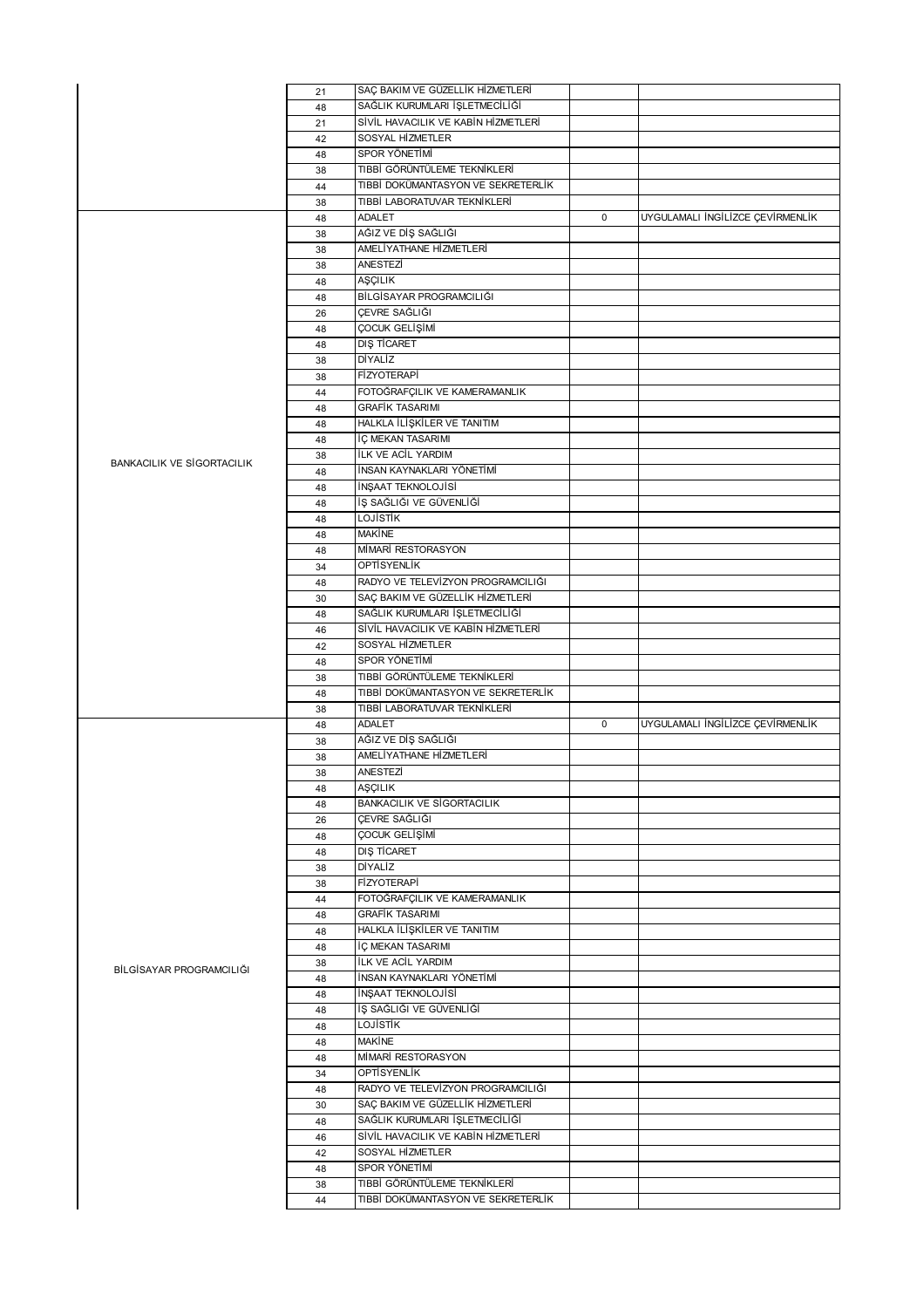|                | 38       | TIBBİ LABORATUVAR TEKNİKLERİ                            |             |                                  |
|----------------|----------|---------------------------------------------------------|-------------|----------------------------------|
|                | 26       | <b>ADALET</b>                                           | $\mathbf 0$ | UYGULAMALI İNGİLİZCE ÇEVİRMENLİK |
|                | 36       | AĞIZ VE DİŞ SAĞLIĞI                                     |             |                                  |
|                | 32       | AMELİYATHANE HİZMETLERİ                                 |             |                                  |
|                | 36       | ANESTEZİ                                                |             |                                  |
|                | 17       | <b>AŞÇILIK</b>                                          |             |                                  |
|                | 26       | <b>BANKACILIK VE SİGORTACILIK</b>                       |             |                                  |
|                | 26       | BİLGİSAYAR PROGRAMCILIĞI                                |             |                                  |
|                | 26       | ÇOCUK GELİŞİMİ                                          |             |                                  |
|                | 32       | DIŞ TİCARET                                             |             |                                  |
|                |          | DİYALİZ                                                 |             |                                  |
|                | 26       | <b>FİZYOTERAPİ</b>                                      |             |                                  |
|                | 31       |                                                         |             |                                  |
|                | 26       | FOTOĞRAFÇILIK VE KAMERAMANLIK<br><b>GRAFİK TASARIMI</b> |             |                                  |
|                | 26       |                                                         |             |                                  |
|                | 26       | HALKLA İLİŞKİLER VE TANITIM                             |             |                                  |
|                | 26       | İÇ MEKAN TASARIMI                                       |             |                                  |
| ÇEVRE SAĞLIĞI  | 32       | ILK VE ACIL YARDIM                                      |             |                                  |
|                | 26       | İNSAN KAYNAKLARI YÖNETİMİ                               |             |                                  |
|                | 26       | İNŞAAT TEKNOLOJİSİ                                      |             |                                  |
|                | 26       | İŞ SAĞLIĞI VE GÜVENLİĞİ                                 |             |                                  |
|                | 26       | <b>LOJISTIK</b>                                         |             |                                  |
|                | 26       | <b>MAKINE</b>                                           |             |                                  |
|                | 26       | MİMARİ RESTORASYON                                      |             |                                  |
|                | 32       | OPTISYENLIK                                             |             |                                  |
|                | 26       | RADYO VE TELEVÍZYON PROGRAMCILIĞI                       |             |                                  |
|                | 26       | SAÇ BAKIM VE GÜZELLİK HİZMETLERİ                        |             |                                  |
|                | 26       | SAĞLIK KURUMLARI İŞLETMECİLİĞİ                          |             |                                  |
|                | 26       | SİVİL HAVACILIK VE KABİN HİZMETLERİ                     |             |                                  |
|                | 26       | SOSYAL HİZMETLER                                        |             |                                  |
|                | 26       | SPOR YÖNETİMİ                                           |             |                                  |
|                | 31       | TIBBİ GÖRÜNTÜLEME TEKNİKLERİ                            |             |                                  |
|                | 26       | TIBBİ DOKÜMANTASYON VE SEKRETERLİK                      |             |                                  |
|                | 42       | TIBBİ LABORATUVAR TEKNİKLERİ                            |             |                                  |
|                | 48       | ADALET                                                  | $\mathbf 0$ | UYGULAMALI İNGİLİZCE ÇEVİRMENLİK |
|                | 38       | AĞIZ VE DİŞ SAĞLIĞI                                     |             |                                  |
|                |          | AMELİYATHANE HİZMETLERİ                                 |             |                                  |
|                |          |                                                         |             |                                  |
|                | 38       |                                                         |             |                                  |
|                | 38       | ANESTEZİ                                                |             |                                  |
|                | 48       | AŞÇILIK                                                 |             |                                  |
|                | 48       | <b>BANKACILIK VE SİGORTACILIK</b>                       |             |                                  |
|                | 48       | BİLGİSAYAR PROGRAMCILIĞI                                |             |                                  |
|                | 26       | ÇEVRE SAĞLIĞI                                           |             |                                  |
|                | 48       | <b>DIŞ TİCARET</b>                                      |             |                                  |
|                | 38       | DİYALİZ                                                 |             |                                  |
|                | 38       | FİZYOTERAPİ                                             |             |                                  |
|                | 44       | FOTOĞRAFÇILIK VE KAMERAMANLIK                           |             |                                  |
|                | 48       | <b>GRAFİK TASARIMI</b>                                  |             |                                  |
|                | 48       | HALKLA İLİŞKİLER VE TANITIM                             |             |                                  |
|                | 48       | İÇ MEKAN TASARIMI                                       |             |                                  |
|                | 38       | <b>ILK VE ACIL YARDIM</b>                               |             |                                  |
| ÇOCUK GELİŞİMİ | 48       | İNSAN KAYNAKLARI YÖNETİMİ                               |             |                                  |
|                | 48       | İNŞAAT TEKNOLOJİSİ                                      |             |                                  |
|                | 48       | İŞ SAĞLIĞI VE GÜVENLİĞİ                                 |             |                                  |
|                | 48       | LOJİSTİK                                                |             |                                  |
|                | 48       | <b>MAKİNE</b>                                           |             |                                  |
|                | 48       | MİMARİ RESTORASYON                                      |             |                                  |
|                | 34       | OPTİSYENLİK                                             |             |                                  |
|                | 48       | RADYO VE TELEVÍZYON PROGRAMCILIĞI                       |             |                                  |
|                | 30       | SAÇ BAKIM VE GÜZELLİK HİZMETLERİ                        |             |                                  |
|                | 48       | SAĞLIK KURUMLARI İŞLETMECİLİĞİ                          |             |                                  |
|                | 46       | SİVİL HAVACILIK VE KABİN HİZMETLERİ                     |             |                                  |
|                | 42       | SOSYAL HİZMETLER                                        |             |                                  |
|                | 48       | SPOR YÖNETİMİ                                           |             |                                  |
|                | 38       | TIBBİ GÖRÜNTÜLEME TEKNİKLERİ                            |             |                                  |
|                | 44       | TIBBİ DOKÜMANTASYON VE SEKRETERLİK                      |             |                                  |
|                | 38       | TIBBİ LABORATUVAR TEKNİKLERİ                            |             |                                  |
|                | 48       | <b>ADALET</b>                                           | $\mathbf 0$ | UYGULAMALI İNGİLİZCE ÇEVİRMENLİK |
|                |          |                                                         | 53          | SPOR YÖNETİMİ                    |
|                | 38       | AĞIZ VE DİŞ SAĞLIĞI<br>AMELİYATHANE HİZMETLERİ          |             |                                  |
|                | 38       |                                                         |             |                                  |
|                | 38       | ANESTEZİ                                                |             |                                  |
|                | 48<br>48 | AŞÇILIK<br><b>BANKACILIK VE SİGORTACILIK</b>            |             |                                  |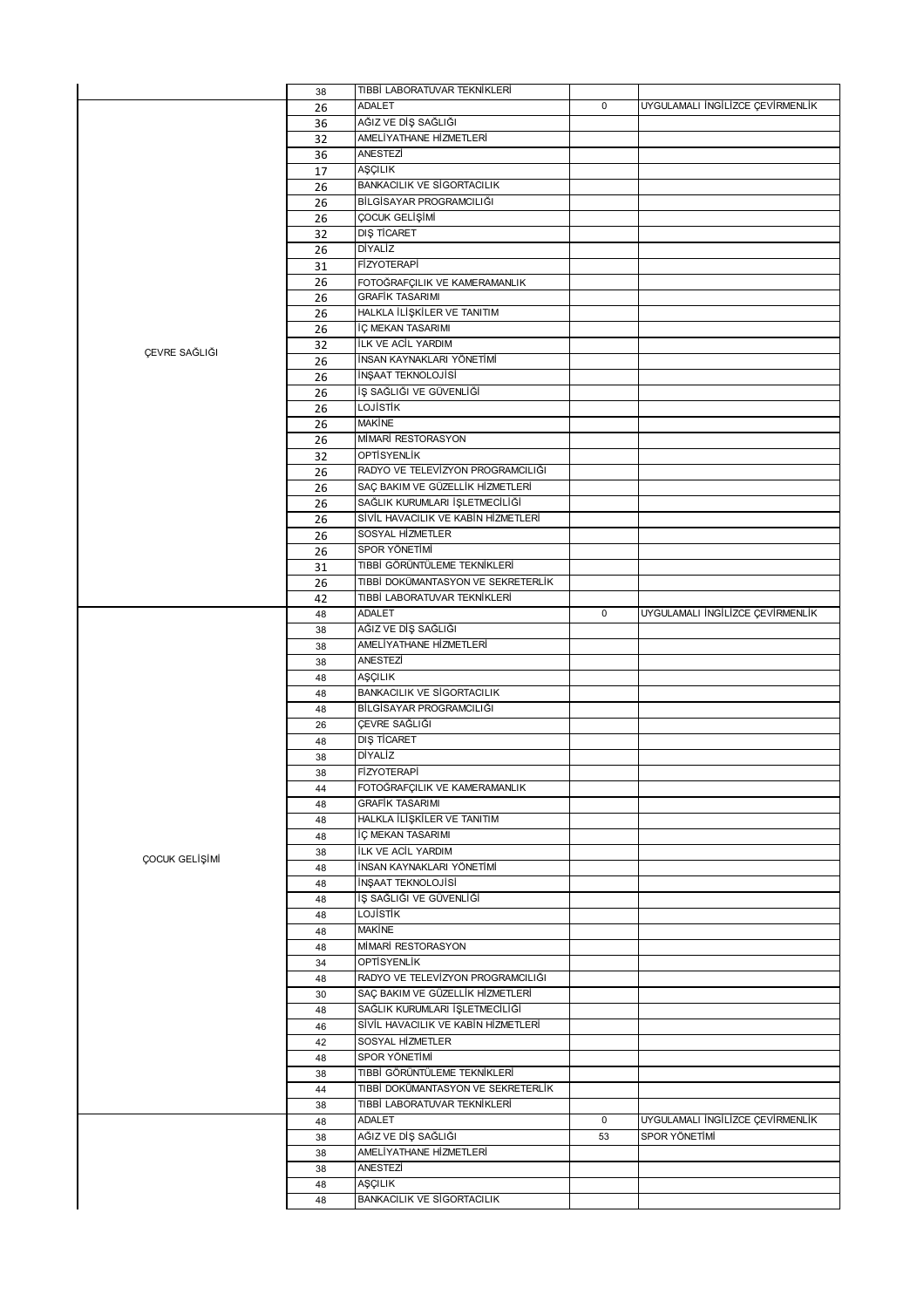|                    | 48       | BİLGİSAYAR PROGRAMCILIĞI            |             |                                                         |
|--------------------|----------|-------------------------------------|-------------|---------------------------------------------------------|
|                    | 26       | CEVRE SAĞLIĞI                       |             |                                                         |
|                    | 48       | ÇOCUK GELİŞİMİ                      |             |                                                         |
|                    | 38       | DİYALİZ                             |             |                                                         |
|                    | 38       | <b>FİZYOTERAPİ</b>                  |             |                                                         |
|                    | 44       | FOTOĞRAFÇILIK VE KAMERAMANLIK       |             |                                                         |
|                    | 48       | <b>GRAFİK TASARIMI</b>              |             |                                                         |
|                    | 48       | HALKLA İLİŞKİLER VE TANITIM         |             |                                                         |
|                    | 48       | İÇ MEKAN TASARIMI                   |             |                                                         |
| DIŞ TİCARET        | 38       | <b>İLK VE ACİL YARDIM</b>           |             |                                                         |
|                    | 48       | İNSAN KAYNAKLARI YÖNETİMİ           |             |                                                         |
|                    | 48       | İNŞAAT TEKNOLOJİSİ                  |             |                                                         |
|                    | 48       | İŞ SAĞLIĞI VE GÜVENLİĞİ             |             |                                                         |
|                    | 48       | <b>LOJISTIK</b>                     |             |                                                         |
|                    | 48       | <b>MAKINE</b>                       |             |                                                         |
|                    | 48       | MİMARİ RESTORASYON                  |             |                                                         |
|                    | 34       | OPTISYENLIK                         |             |                                                         |
|                    | 48       | RADYO VE TELEVÍZYON PROGRAMCILIĞI   |             |                                                         |
|                    | 30       | SAÇ BAKIM VE GÜZELLİK HİZMETLERİ    |             |                                                         |
|                    | 48       | SAĞLIK KURUMLARI İŞLETMECİLİĞİ      |             |                                                         |
|                    | 46       | SİVİL HAVACILIK VE KABİN HİZMETLERİ |             |                                                         |
|                    |          | SOSYAL HİZMETLER                    |             |                                                         |
|                    | 42       | TIBBİ GÖRÜNTÜLEME TEKNİKLERİ        |             |                                                         |
|                    | 38       | TIBBİ DOKÜMANTASYON VE SEKRETERLİK  |             |                                                         |
|                    | 44       | TIBBİ LABORATUVAR TEKNİKLERİ        |             |                                                         |
|                    | 38       |                                     |             |                                                         |
|                    | 38       | ADALET                              | $\mathbf 0$ | UYGULAMALI İNGİLİZCE ÇEVİRMENLİK<br>AĞIZ VE DİŞ SAĞLIĞI |
|                    | 38       | AŞÇILIK                             | 58          | AMELİYATHANE HİZMETLERİ                                 |
|                    | 38       | <b>BANKACILIK VE SİGORTACILIK</b>   | 73          |                                                         |
|                    | 38       | BİLGİSAYAR PROGRAMCILIĞI            | 58          | ANESTEZİ                                                |
|                    | 32       | ÇEVRE SAĞLIĞI                       | 53          | <b>İLK VE ACİL YARDIM</b>                               |
|                    | 38       | ÇOCUK GELİŞİMİ                      | 53          | TIBBİ LABORATUVAR TEKNİKLERİ                            |
|                    | 38       | <b>DIŞ TİCARET</b>                  |             |                                                         |
|                    | 43       | FİZYOTERAPİ                         |             |                                                         |
|                    | 34       | FOTOĞRAFÇILIK VE KAMERAMANLIK       |             |                                                         |
|                    | 38       | <b>GRAFİK TASARIMI</b>              |             |                                                         |
|                    | 38       | HALKLA İLİŞKİLER VE TANITIM         |             |                                                         |
|                    |          | İÇ MEKAN TASARIMI                   |             |                                                         |
|                    | 38       |                                     |             |                                                         |
|                    | 38       | İNSAN KAYNAKLARI YÖNETİMİ           |             |                                                         |
| DİYALİZ            | 38       | İNŞAAT TEKNOLOJİSİ                  |             |                                                         |
|                    | 43       | İŞ SAĞLIĞI VE GÜVENLİĞİ             |             |                                                         |
|                    | 38       | <b>LOJISTIK</b>                     |             |                                                         |
|                    | 38       | <b>MAKINE</b>                       |             |                                                         |
|                    | 38       | MİMARİ RESTORASYON                  |             |                                                         |
|                    | 40       | OPTISYENLIK                         |             |                                                         |
|                    | 38       | RADYO VE TELEVİZYON PROGRAMCILIĞI   |             |                                                         |
|                    | 35       | SAÇ BAKIM VE GÜZELLİK HİZMETLERİ    |             |                                                         |
|                    | 47       | SAĞLIK KURUMLARI İŞLETMECİLİĞİ      |             |                                                         |
|                    | 36       | SİVİL HAVACILIK VE KABİN HİZMETLERİ |             |                                                         |
|                    | 38       | SOSYAL HİZMETLER                    |             |                                                         |
|                    | 38       | SPOR YÖNETİMİ                       |             |                                                         |
|                    | 38       | TIBBİ GÖRÜNTÜLEME TEKNİKLERİ        |             |                                                         |
|                    | 42       | TIBBİ DOKÜMANTASYON VE SEKRETERLİK  |             |                                                         |
|                    | 38       | <b>ADALET</b>                       | $\mathbf 0$ | UYGULAMALI İNGİLİZCE ÇEVİRMENLİK                        |
|                    | 43       | AĞIZ VE DİŞ SAĞLIĞI                 | 58          | TIBBİ GÖRÜNTÜLEME TEKNİKLERİ                            |
|                    | 43       | AMELİYATHANE HİZMETLERİ             |             |                                                         |
|                    | 42       | ANESTEZİ                            |             |                                                         |
|                    | 38       | <b>AŞÇILIK</b>                      |             |                                                         |
|                    | 38       | <b>BANKACILIK VE SİGORTACILIK</b>   |             |                                                         |
|                    | 38       | BİLGİSAYAR PROGRAMCILIĞI            |             |                                                         |
|                    | 31       | ÇEVRE SAĞLIĞI                       |             |                                                         |
|                    | 38       | ÇOCUK GELİŞİMİ                      |             |                                                         |
|                    | 38       | DIS TİCARET                         |             |                                                         |
|                    | 43       | DİYALİZ                             |             |                                                         |
|                    | 34       | FOTOĞRAFÇILIK VE KAMERAMANLIK       |             |                                                         |
|                    | 38       | <b>GRAFİK TASARIMI</b>              |             |                                                         |
|                    | 38       | HALKLA İLİŞKİLER VE TANITIM         |             |                                                         |
|                    | 38       | İÇ MEKAN TASARIMI                   |             |                                                         |
| <b>FİZYOTERAPİ</b> | 38       | <b>İLK VE ACİL YARDIM</b>           |             |                                                         |
|                    | 38       | İNSAN KAYNAKLARI YÖNETİMİ           |             |                                                         |
|                    | 38       | İNŞAAT TEKNOLOJİSİ                  |             |                                                         |
|                    | 38<br>38 | İŞ SAĞLIĞI VE GÜVENLİĞİ<br>LOJİSTİK |             |                                                         |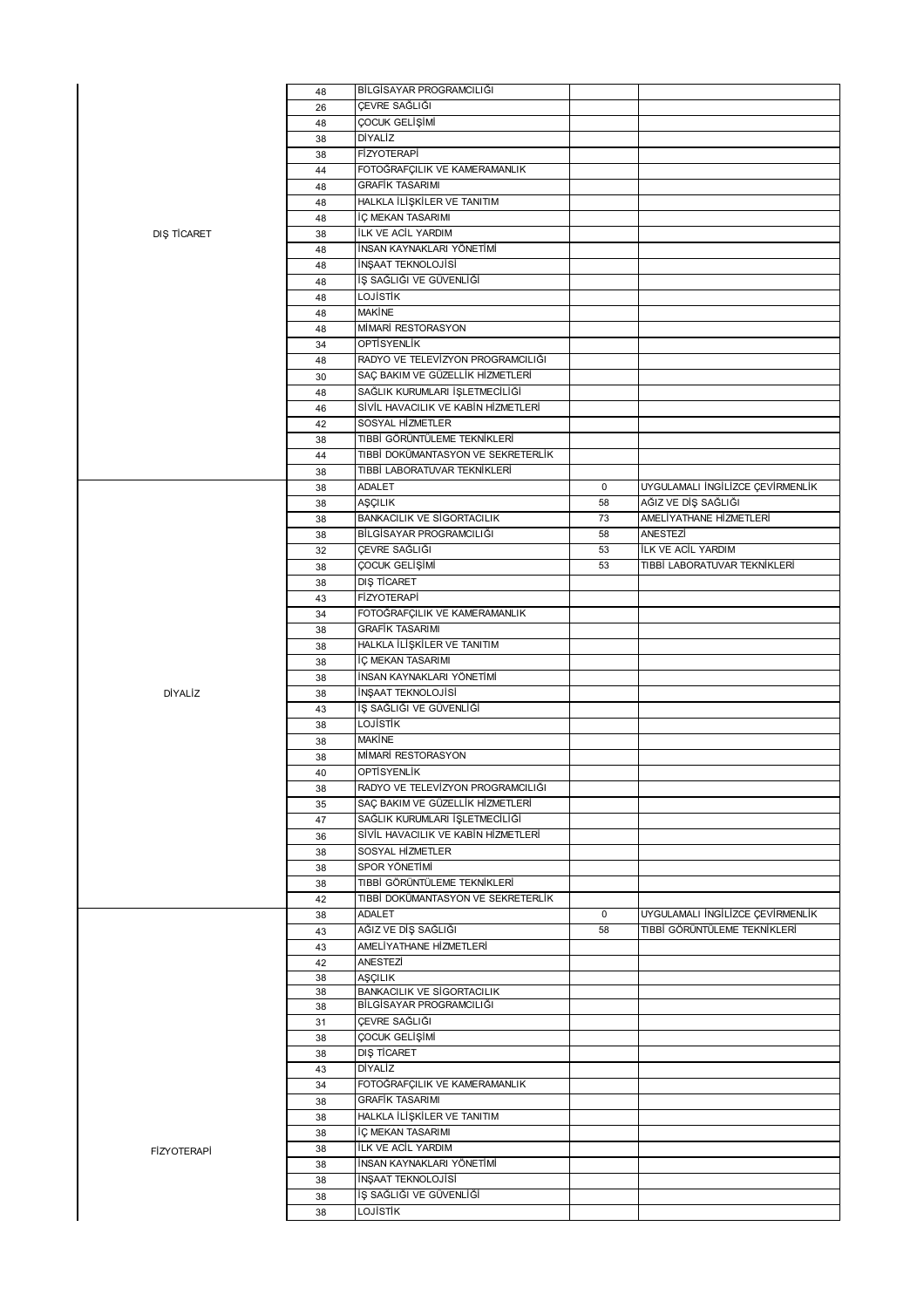|                               | 38 | <b>MAKİNE</b>                       |             |                                                                       |
|-------------------------------|----|-------------------------------------|-------------|-----------------------------------------------------------------------|
|                               | 38 | MİMARİ RESTORASYON                  |             |                                                                       |
|                               | 34 | OPTISYENLIK                         |             |                                                                       |
|                               | 38 | RADYO VE TELEVİZYON PROGRAMCILIĞI   |             |                                                                       |
|                               | 30 | SAÇ BAKIM VE GÜZELLİK HİZMETLERİ    |             |                                                                       |
|                               | 43 | SAĞLIK KURUMLARI İŞLETMECİLİĞİ      |             |                                                                       |
|                               | 36 | SİVİL HAVACILIK VE KABİN HİZMETLERİ |             |                                                                       |
|                               | 38 | SOSYAL HİZMETLER                    |             |                                                                       |
|                               | 38 | SPOR YÖNETİMİ                       |             |                                                                       |
|                               | 38 | TIBBİ DOKÜMANTASYON VE SEKRETERLİK  |             |                                                                       |
|                               | 42 | TIBBİ LABORATUVAR TEKNİKLERİ        |             |                                                                       |
|                               | 44 | <b>ADALET</b>                       | $\mathbf 0$ |                                                                       |
|                               | 34 | AĞIZ VE DİŞ SAĞLIĞI                 | 70          | UYGULAMALI İNGİLİZCE ÇEVİRMENLİK<br>RADYO VE TELEVIZYON PROGRAMCILIĞI |
|                               | 34 | AMELİYATHANE HİZMETLERİ             |             |                                                                       |
|                               | 34 | ANESTEZİ                            |             |                                                                       |
|                               | 21 | AŞÇILIK                             |             |                                                                       |
|                               | 44 | <b>BANKACILIK VE SİGORTACILIK</b>   |             |                                                                       |
|                               | 44 | BİLGİSAYAR PROGRAMCILIĞI            |             |                                                                       |
|                               | 26 | ÇEVRE SAĞLIĞI                       |             |                                                                       |
|                               | 44 | ÇOCUK GELİŞİMİ                      |             |                                                                       |
|                               | 44 | DIS TİCARET                         |             |                                                                       |
|                               | 34 | <b>DİYALİZ</b>                      |             |                                                                       |
|                               | 34 | <b>FİZYOTERAPİ</b>                  |             |                                                                       |
|                               | 48 | <b>GRAFİK TASARIMI</b>              |             |                                                                       |
|                               | 48 | HALKLA İLİŞKİLER VE TANITIM         |             |                                                                       |
|                               | 36 | İÇ MEKAN TASARIMI                   |             |                                                                       |
|                               | 34 | <b>ILK VE ACIL YARDIM</b>           |             |                                                                       |
| FOTOĞRAFÇILIK VE KAMERAMANLIK |    | İNSAN KAYNAKLARI YÖNETİMİ           |             |                                                                       |
|                               | 44 | İNŞAAT TEKNOLOJİSİ                  |             |                                                                       |
|                               | 44 | İŞ SAĞLIĞI VE GÜVENLİĞİ             |             |                                                                       |
|                               | 44 |                                     |             |                                                                       |
|                               | 44 | <b>LOJISTIK</b>                     |             |                                                                       |
|                               | 44 | <b>MAKINE</b>                       |             |                                                                       |
|                               | 44 | MİMARİ RESTORASYON                  |             |                                                                       |
|                               | 34 | <b>OPTİSYENLİK</b>                  |             |                                                                       |
|                               | 30 | SAÇ BAKIM VE GÜZELLİK HİZMETLERİ    |             |                                                                       |
|                               | 44 | SAĞLIK KURUMLARI İŞLETMECİLİĞİ      |             |                                                                       |
|                               | 44 | SİVİL HAVACILIK VE KABİN HİZMETLERİ |             |                                                                       |
|                               | 38 | SOSYAL HİZMETLER<br>SPOR YÖNETİMİ   |             |                                                                       |
|                               | 44 | TIBBİ GÖRÜNTÜLEME TEKNİKLERİ        |             |                                                                       |
|                               | 34 |                                     |             |                                                                       |
|                               | 40 | TIBBİ DOKÜMANTASYON VE SEKRETERLİK  |             |                                                                       |
|                               | 34 | TIBBİ LABORATUVAR TEKNİKLERİ        |             |                                                                       |
|                               | 48 | ADALET                              | $\mathbf 0$ | UYGULAMALI İNGİLİZCE ÇEVİRMENLİK                                      |
|                               | 38 | AĞIZ VE DİŞ SAĞLIĞI                 |             |                                                                       |
|                               | 38 | AMELİYATHANE HİZMETLERİ             |             |                                                                       |
|                               | 38 | ANESTEZİ                            |             |                                                                       |
|                               | 48 | AŞÇILIK                             |             |                                                                       |
|                               | 48 | <b>BANKACILIK VE SİGORTACILIK</b>   |             |                                                                       |
|                               | 48 | BİLGİSAYAR PROGRAMCILIĞI            |             |                                                                       |
|                               | 26 | ÇEVRE SAĞLIĞI                       |             |                                                                       |
|                               | 48 | ÇOCUK GELİŞİMİ                      |             |                                                                       |
|                               | 48 | DIŞ TİCARET                         |             |                                                                       |
|                               | 38 | DİYALİZ                             |             |                                                                       |
|                               | 38 | FİZYOTERAPİ                         |             |                                                                       |
|                               | 48 | FOTOĞRAFÇILIK VE KAMERAMANLIK       |             |                                                                       |
|                               | 48 | HALKLA İLİŞKİLER VE TANITIM         |             |                                                                       |
|                               | 48 | İÇ MEKAN TASARIMI                   |             |                                                                       |
| <b>GRAFIK TASARIMI</b>        | 38 | İLK VE ACİL YARDIM                  |             |                                                                       |
|                               | 48 | İNSAN KAYNAKLARI YÖNETİMİ           |             |                                                                       |
|                               | 48 | İNŞAAT TEKNOLOJİSİ                  |             |                                                                       |
|                               | 48 | İŞ SAĞLIĞI VE GÜVENLİĞİ             |             |                                                                       |
|                               | 48 | LOJİSTİK                            |             |                                                                       |
|                               | 48 | <b>MAKINE</b>                       |             |                                                                       |
|                               | 48 | MİMARİ RESTORASYON                  |             |                                                                       |
|                               | 34 | OPTİSYENLİK                         |             |                                                                       |
|                               | 48 | RADYO VE TELEVİZYON PROGRAMCILIĞI   |             |                                                                       |
|                               | 30 | SAÇ BAKIM VE GÜZELLİK HİZMETLERİ    |             |                                                                       |
|                               | 48 | SAĞLIK KURUMLARI İŞLETMECİLİĞİ      |             |                                                                       |
|                               | 46 | SİVİL HAVACILIK VE KABİN HİZMETLERİ |             |                                                                       |
|                               | 42 | SOSYAL HİZMETLER                    |             |                                                                       |
|                               | 48 | SPOR YÖNETİMİ                       |             |                                                                       |
|                               | 38 | TIBBİ GÖRÜNTÜLEME TEKNİKLERİ        |             |                                                                       |
|                               |    |                                     |             |                                                                       |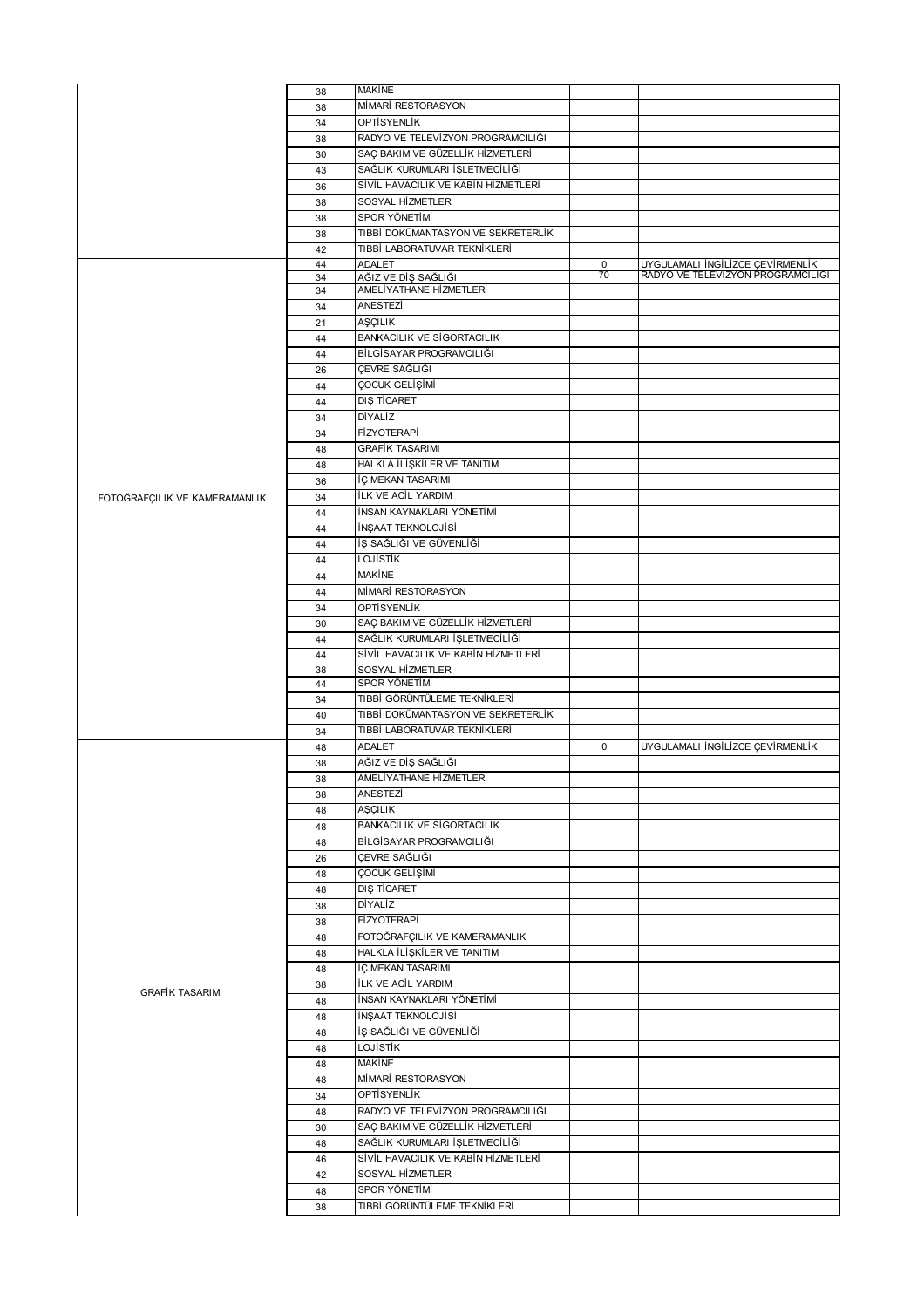|                             | 44       | TIBBİ DOKÜMANTASYON VE SEKRETERLİK                                 |             |                                  |
|-----------------------------|----------|--------------------------------------------------------------------|-------------|----------------------------------|
|                             | 38       | TIBBİ LABORATUVAR TEKNİKLERİ                                       |             |                                  |
|                             | 48       | <b>ADALET</b>                                                      | $\mathbf 0$ | UYGULAMALI İNGİLİZCE ÇEVİRMENLİK |
|                             | 38       | AĞIZ VE DİŞ SAĞLIĞI                                                |             |                                  |
|                             | 38       | AMELİYATHANE HİZMETLERİ                                            |             |                                  |
|                             | 38       | ANESTEZİ                                                           |             |                                  |
|                             | 48       | AŞÇILIK                                                            |             |                                  |
|                             | 48       | <b>BANKACILIK VE SİGORTACILIK</b>                                  |             |                                  |
|                             | 48       | BİLGİSAYAR PROGRAMCILIĞI                                           |             |                                  |
|                             | 26       | ÇEVRE SAĞLIĞI                                                      |             |                                  |
|                             | 48       | ÇOCUK GELİŞİMİ                                                     |             |                                  |
|                             | 48       | DIŞ TİCARET                                                        |             |                                  |
|                             | 38       | DİYALİZ                                                            |             |                                  |
|                             | 38       | <b>FİZYOTERAPİ</b>                                                 |             |                                  |
|                             | 48       | FOTOĞRAFÇILIK VE KAMERAMANLIK                                      |             |                                  |
|                             | 48       | <b>GRAFİK TASARIMI</b>                                             |             |                                  |
|                             | 48       | İÇ MEKAN TASARIMI                                                  |             |                                  |
| HALKLA İLİŞKİLER VE TANITIM | 38       | ILK VE ACIL YARDIM                                                 |             |                                  |
|                             | 48       | İNSAN KAYNAKLARI YÖNETİMİ                                          |             |                                  |
|                             | 48       | <b>INSAAT TEKNOLOJISI</b>                                          |             |                                  |
|                             | 48       | İŞ SAĞLIĞI VE GÜVENLİĞİ                                            |             |                                  |
|                             | 48       | LOJİSTİK                                                           |             |                                  |
|                             | 48       | <b>MAKINE</b><br>MİMARİ RESTORASYON                                |             |                                  |
|                             | 48       | OPTISYENLIK                                                        |             |                                  |
|                             | 34       |                                                                    |             |                                  |
|                             | 48       | RADYO VE TELEVÍZYON PROGRAMCILIĞI                                  |             |                                  |
|                             | 30       | SAÇ BAKIM VE GÜZELLİK HİZMETLERİ<br>SAĞLIK KURUMLARI İŞLETMECİLİĞİ |             |                                  |
|                             | 48       | SİVİL HAVACILIK VE KABİN HİZMETLERİ                                |             |                                  |
|                             | 46       | SOSYAL HİZMETLER                                                   |             |                                  |
|                             | 42       | SPOR YÖNETİMİ                                                      |             |                                  |
|                             | 48       | TIBBİ GÖRÜNTÜLEME TEKNİKLERİ                                       |             |                                  |
|                             | 38<br>38 | TIBBİ DOKÜMANTASYON VE SEKRETERLİK                                 |             |                                  |
|                             | 38       | TIBBİ LABORATUVAR TEKNİKLERİ                                       |             |                                  |
|                             | 38       | <b>ADALET</b>                                                      | $\mathbf 0$ | UYGULAMALI İNGİLİZCE ÇEVİRMENLİK |
|                             | 48       | AĞIZ VE DİŞ SAĞLIĞI                                                | 53          | ANESTEZİ                         |
|                             |          |                                                                    |             |                                  |
|                             |          |                                                                    |             |                                  |
|                             | 38       | AŞÇILIK                                                            | 53          | DİYALİZ                          |
|                             | 38       | <b>BANKACILIK VE SİGORTACILIK</b>                                  | 53          | TIBBİ LABORATUVAR TEKNİKLERİ     |
|                             | 38       | BİLGİSAYAR PROGRAMCILIĞI                                           | 58          | AMELİYATHANE HİZMETLERİ          |
|                             | 32       | ÇEVRE SAĞLIĞI                                                      |             |                                  |
|                             | 38       | ÇOCUK GELİŞİMİ                                                     |             |                                  |
|                             | 38       | DIS TİCARET                                                        |             |                                  |
|                             | 38       | <b>FİZYOTERAPİ</b>                                                 |             |                                  |
|                             | 34       | FOTOĞRAFÇILIK VE KAMERAMANLIK<br><b>GRAFİK TASARIMI</b>            |             |                                  |
|                             | 38       | HALKLA İLİŞKİLER VE TANITIM                                        |             |                                  |
|                             | 38       | İÇ MEKAN TASARIMI                                                  |             |                                  |
|                             | 38<br>38 | İNSAN KAYNAKLARI YÖNETİMİ                                          |             |                                  |
| <b>İLK VE ACİL YARDIM</b>   | 38       | İNŞAAT TEKNOLOJİSİ                                                 |             |                                  |
|                             | 48       | İŞ SAĞLIĞI VE GÜVENLİĞİ                                            |             |                                  |
|                             | 38       | <b>LOJISTIK</b>                                                    |             |                                  |
|                             | 38       | <b>MAKİNE</b>                                                      |             |                                  |
|                             | 38       | MİMARİ RESTORASYON                                                 |             |                                  |
|                             | 40       | <b>OPTISYENLIK</b>                                                 |             |                                  |
|                             | 38       | RADYO VE TELEVÍZYON PROGRAMCILIĞI                                  |             |                                  |
|                             | 35       | SAÇ BAKIM VE GÜZELLİK HİZMETLERİ                                   |             |                                  |
|                             | 42       | SAĞLIK KURUMLARI İŞLETMECİLİĞİ                                     |             |                                  |
|                             | 36       | SİVİL HAVACILIK VE KABİN HİZMETLERİ                                |             |                                  |
|                             | 38       | SOSYAL HİZMETLER                                                   |             |                                  |
|                             | 38       | SPOR YÖNETİMİ                                                      |             |                                  |
|                             | 38       | TIBBİ GÖRÜNTÜLEME TEKNİKLERİ                                       |             |                                  |
|                             | 42       | TIBBİ DOKÜMANTASYON VE SEKRETERLİK                                 |             |                                  |
|                             | 48       | ADALET                                                             | $\mathbf 0$ | UYGULAMALI İNGİLİZCE ÇEVİRMENLİK |
|                             | 38       | AĞIZ VE DİŞ SAĞLIĞI                                                | 53          | İŞ SAĞLIĞI GÜVENLİĞİ             |
|                             | 38       | AMELİYATHANE HİZMETLERİ                                            | 60          | SAĞLIK KURUMLARI İŞLETMECİLİĞİ   |
|                             | 38       | ANESTEZİ                                                           | 59          | SPOR YÖNETİMİ                    |
|                             | 48       | AŞÇILIK                                                            |             |                                  |
|                             | 48       | <b>BANKACILIK VE SİGORTACILIK</b>                                  |             |                                  |
|                             | 48       | BİLGİSAYAR PROGRAMCILIĞI                                           |             |                                  |
|                             | 26<br>48 | ÇEVRE SAĞLIĞI<br>ÇOCUK GELİŞİMİ                                    |             |                                  |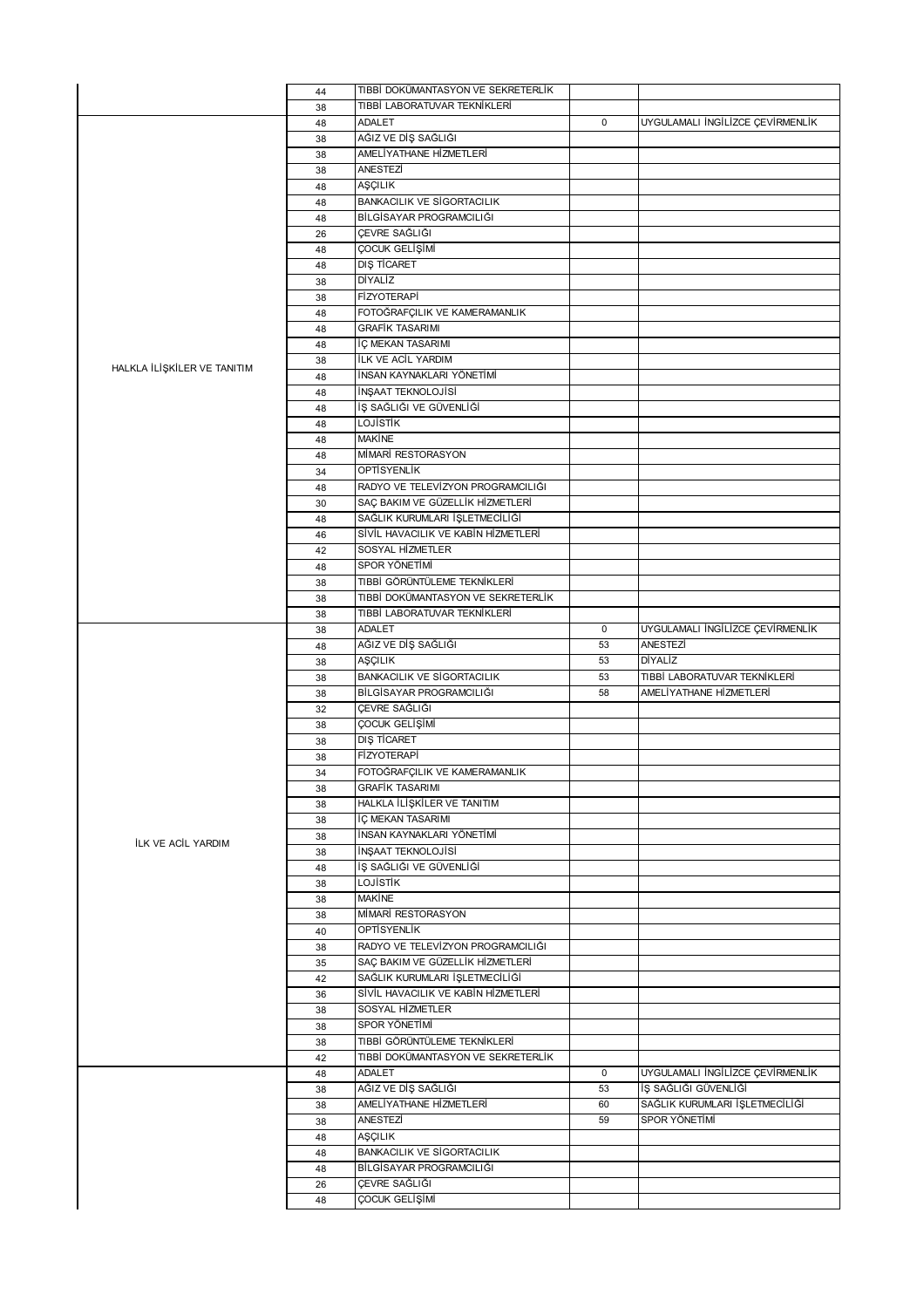|                           | 48 | DIS TICARET                         |             |                                  |
|---------------------------|----|-------------------------------------|-------------|----------------------------------|
|                           | 38 | DİYALİZ                             |             |                                  |
|                           | 38 | FİZYOTERAPİ                         |             |                                  |
|                           | 44 | FOTOĞRAFÇILIK VE KAMERAMANLIK       |             |                                  |
|                           | 48 | <b>GRAFİK TASARIMI</b>              |             |                                  |
| İNSAN KAYNAKLARI YÖNETİMİ | 48 | HALKLA İLİŞKİLER VE TANITIM         |             |                                  |
|                           | 48 | İÇ MEKAN TASARIMI                   |             |                                  |
|                           |    | ILK VE ACIL YARDIM                  |             |                                  |
|                           | 38 |                                     |             |                                  |
|                           | 48 | İNŞAAT TEKNOLOJİSİ                  |             |                                  |
|                           | 48 | LOJİSTİK                            |             |                                  |
|                           | 48 | <b>MAKINE</b>                       |             |                                  |
|                           | 48 | MİMARİ RESTORASYON                  |             |                                  |
|                           | 34 | <b>OPTISYENLIK</b>                  |             |                                  |
|                           | 48 | RADYO VE TELEVÍZYON PROGRAMCILIĞI   |             |                                  |
|                           | 30 | SAÇ BAKIM VE GÜZELLİK HİZMETLERİ    |             |                                  |
|                           | 46 | SİVİL HAVACILIK VE KABİN HİZMETLERİ |             |                                  |
|                           | 42 | SOSYAL HİZMETLER                    |             |                                  |
|                           | 38 | TIBBİ GÖRÜNTÜLEME TEKNİKLERİ        |             |                                  |
|                           | 44 | TIBBİ DOKÜMANTASYON VE SEKRETERLİK  |             |                                  |
|                           | 38 | TIBBİ LABORATUVAR TEKNİKLERİ        |             |                                  |
|                           | 48 | ADALET                              | $\mathbf 0$ | UYGULAMALI İNGİLİZCE ÇEVİRMENLİK |
|                           |    | AĞIZ VE DİŞ SAĞLIĞI                 | 59          | MAKINE                           |
|                           | 38 | AMELİYATHANE HİZMETLERİ             |             |                                  |
|                           | 38 |                                     |             |                                  |
|                           | 38 | ANESTEZİ                            |             |                                  |
|                           | 48 | AŞÇILIK                             |             |                                  |
|                           | 48 | <b>BANKACILIK VE SİGORTACILIK</b>   |             |                                  |
|                           | 48 | BİLGİSAYAR PROGRAMCILIĞI            |             |                                  |
|                           | 26 | ÇEVRE SAĞLIĞI                       |             |                                  |
|                           | 48 | ÇOCUK GELİŞİMİ                      |             |                                  |
|                           | 48 | DIS TİCARET                         |             |                                  |
|                           | 38 | DİYALİZ                             |             |                                  |
|                           | 38 | FİZYOTERAPİ                         |             |                                  |
|                           | 44 | FOTOĞRAFÇILIK VE KAMERAMANLIK       |             |                                  |
|                           | 48 | <b>GRAFİK TASARIMI</b>              |             |                                  |
|                           |    | HALKLA İLİŞKİLER VE TANITIM         |             |                                  |
|                           | 48 |                                     |             |                                  |
| İNŞAAT TEKNOLOJİSİ        | 48 | İÇ MEKAN TASARIMI                   |             |                                  |
|                           | 38 | İLK VE ACİL YARDIM                  |             |                                  |
|                           | 48 | İNSAN KAYNAKLARI YÖNETİMİ           |             |                                  |
|                           | 48 | İŞ SAĞLIĞI VE GÜVENLİĞİ             |             |                                  |
|                           | 48 | <b>LOJISTIK</b>                     |             |                                  |
|                           | 48 | MİMARİ RESTORASYON                  |             |                                  |
|                           | 34 | <b>OPTISYENLIK</b>                  |             |                                  |
|                           | 48 | RADYO VE TELEVÍZYON PROGRAMCILIĞI   |             |                                  |
|                           | 30 | SAÇ BAKIM VE GÜZELLİK HİZMETLERİ    |             |                                  |
|                           | 48 | SAĞLIK KURUMLARI İŞLETMECİLİĞİ      |             |                                  |
|                           | 46 | SİVİL HAVACILIK VE KABİN HİZMETLERİ |             |                                  |
|                           | 42 | SOSYAL HİZMETLER                    |             |                                  |
|                           | 48 | SPOR YÖNETİMİ                       |             |                                  |
|                           |    | TIBBİ GÖRÜNTÜLEME TEKNİKLERİ        |             |                                  |
|                           | 38 | TIBBİ DOKÜMANTASYON VE SEKRETERLİK  |             |                                  |
|                           | 44 |                                     |             |                                  |
|                           | 38 | TIBBİ LABORATUVAR TEKNİKLERİ        |             |                                  |
|                           | 48 | ADALET                              | $\pmb{0}$   | UYGULAMALI İNGİLİZCE ÇEVİRMENLİK |
|                           | 38 | AĞIZ VE DİŞ SAĞLIĞI                 | 53          | İNSAN KAYNAKLARI YÖNETİMİ        |
|                           | 48 | AMELİYATHANE HİZMETLERİ             | 54          | SAĞLIK KURUMLARI İŞLETMECİLİĞİ   |
|                           | 43 | ANESTEZİ                            | 53          | SPOR YÖNETİMİ                    |
|                           | 48 | AŞÇILIK                             |             |                                  |
|                           | 48 | <b>BANKACILIK VE SİGORTACILIK</b>   |             |                                  |
|                           | 48 | BİLGİSAYAR PROGRAMCILIĞI            |             |                                  |
|                           | 26 | ÇEVRE SAĞLIĞI                       |             |                                  |
|                           | 48 | ÇOCUK GELİŞİMİ                      |             |                                  |
|                           | 48 | <b>DIŞ TİCARET</b>                  |             |                                  |
|                           | 43 | DİYALİZ                             |             |                                  |
|                           |    | FİZYOTERAPİ                         |             |                                  |
|                           | 38 |                                     |             |                                  |
|                           | 44 | FOTOĞRAFÇILIK VE KAMERAMANLIK       |             |                                  |
|                           | 48 | <b>GRAFİK TASARIMI</b>              |             |                                  |
| İŞ SAĞLIĞI VE GÜVENLİĞİ   | 48 | HALKLA İLİŞKİLER VE TANITIM         |             |                                  |
|                           | 48 | İÇ MEKAN TASARIMI                   |             |                                  |
|                           | 48 | ILK VE ACIL YARDIM                  |             |                                  |
|                           | 48 | İNŞAAT TEKNOLOJİSİ                  |             |                                  |
|                           | 48 | <b>LOJISTIK</b>                     |             |                                  |
|                           | 48 | <b>MAKINE</b>                       |             |                                  |
|                           |    |                                     |             |                                  |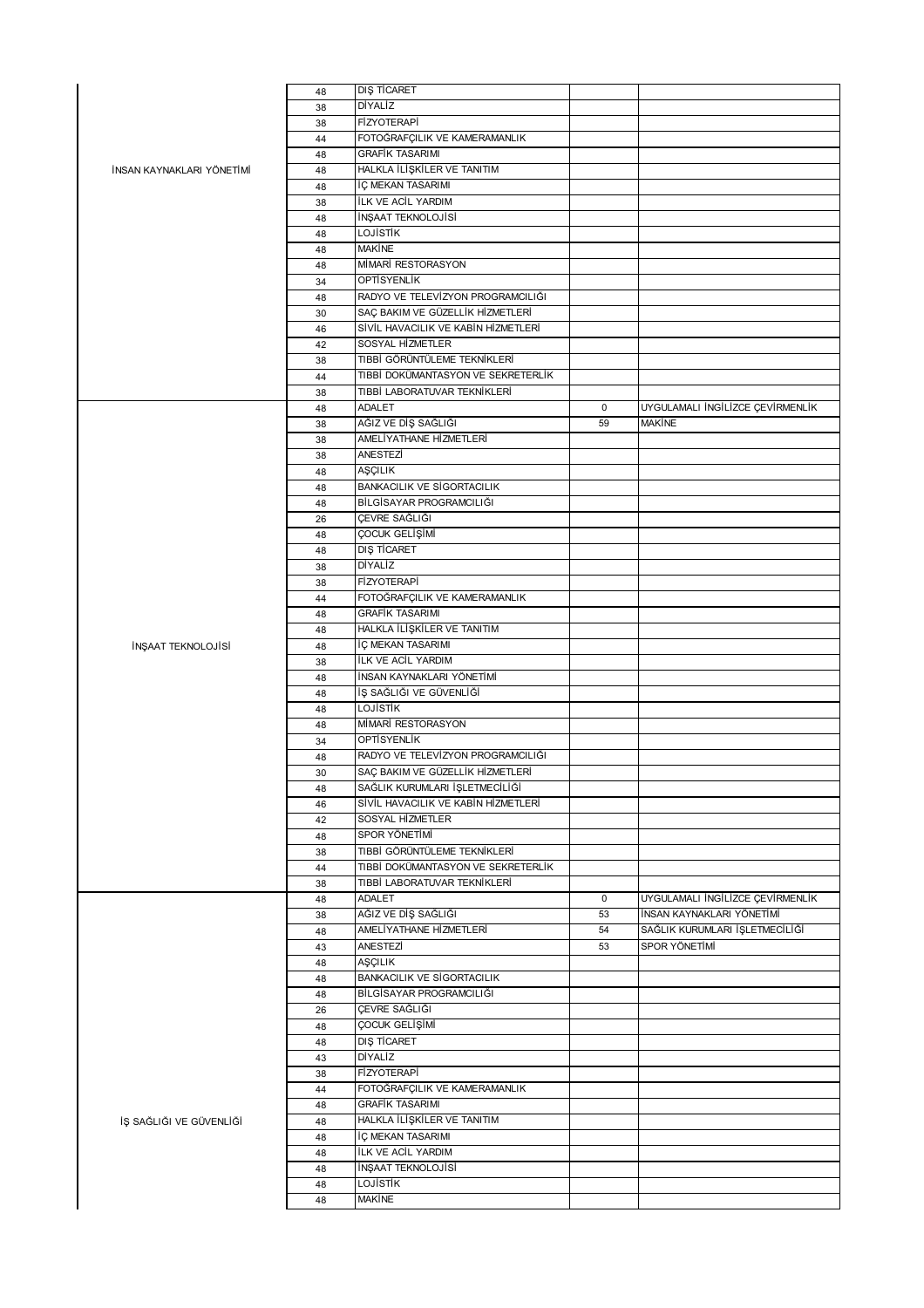|               | 48       | MİMARİ RESTORASYON                                                 |             |                                  |
|---------------|----------|--------------------------------------------------------------------|-------------|----------------------------------|
|               | 34       | <b>OPTISYENLIK</b>                                                 |             |                                  |
|               | 48       | RADYO VE TELEVÍZYON PROGRAMCILIĞI                                  |             |                                  |
|               | 35       | SAÇ BAKIM VE GÜZELLİK HİZMETLERİ                                   |             |                                  |
|               | 46       | SİVİL HAVACILIK VE KABİN HİZMETLERİ                                |             |                                  |
|               | 42       | SOSYAL HİZMETLER                                                   |             |                                  |
|               | 38       | TIBBİ GÖRÜNTÜLEME TEKNİKLERİ                                       |             |                                  |
|               | 44       | TIBBİ DOKÜMANTASYON VE SEKRETERLİK                                 |             |                                  |
|               | 43       | TIBBİ LABORATUVAR TEKNİKLERİ                                       |             |                                  |
|               | 48       | ADALET                                                             | $\mathbf 0$ | UYGULAMALI İNGİLİZCE ÇEVİRMENLİK |
|               |          | AĞIZ VE DİŞ SAĞLIĞI                                                |             |                                  |
|               | 38       |                                                                    |             |                                  |
|               | 38       | AMELİYATHANE HİZMETLERİ                                            |             |                                  |
|               | 38       | ANESTEZİ                                                           |             |                                  |
|               | 48       | AŞÇILIK                                                            |             |                                  |
|               | 48       | <b>BANKACILIK VE SİGORTACILIK</b>                                  |             |                                  |
|               | 48       | BİLGİSAYAR PROGRAMCILIĞI                                           |             |                                  |
|               | 26       | ÇEVRE SAĞLIĞI                                                      |             |                                  |
|               | 48       | ÇOCUK GELİŞİMİ                                                     |             |                                  |
|               | 48       | DIŞ TİCARET                                                        |             |                                  |
|               | 38       | DİYALİZ                                                            |             |                                  |
|               | 38       | <b>FİZYOTERAPİ</b>                                                 |             |                                  |
|               | 44       | FOTOĞRAFÇILIK VE KAMERAMANLIK                                      |             |                                  |
|               | 48       | <b>GRAFİK TASARIMI</b>                                             |             |                                  |
|               | 48       | HALKLA İLİŞKİLER VE TANITIM                                        |             |                                  |
|               | 48       | İÇ MEKAN TASARIMI                                                  |             |                                  |
| LOJISTIK      | 38       | İLK VE ACİL YARDIM                                                 |             |                                  |
|               | 48       | İNSAN KAYNAKLARI YÖNETİMİ                                          |             |                                  |
|               | 48       | İNŞAAT TEKNOLOJİSİ                                                 |             |                                  |
|               | 48       | İŞ SAĞLIĞI VE GÜVENLİĞİ                                            |             |                                  |
|               | 48       | <b>MAKINE</b>                                                      |             |                                  |
|               | 48       | MİMARİ RESTORASYON                                                 |             |                                  |
|               | 34       | OPTISYENLIK                                                        |             |                                  |
|               | 48       | RADYO VE TELEVÍZYON PROGRAMCILIĞI                                  |             |                                  |
|               | 30       | SAÇ BAKIM VE GÜZELLİK HİZMETLERİ                                   |             |                                  |
|               | 48       | SAĞLIK KURUMLARI İŞLETMECİLİĞİ                                     |             |                                  |
|               |          | SİVİL HAVACILIK VE KABİN HİZMETLERİ                                |             |                                  |
|               | 46       |                                                                    |             |                                  |
|               |          |                                                                    |             |                                  |
|               | 42       | SOSYAL HİZMETLER                                                   |             |                                  |
|               | 48       | SPOR YÖNETİMİ                                                      |             |                                  |
|               | 38       | TIBBİ GÖRÜNTÜLEME TEKNİKLERİ                                       |             |                                  |
|               | 44       | TIBBİ DOKÜMANTASYON VE SEKRETERLİK                                 |             |                                  |
|               | 38       | TIBBİ LABORATUVAR TEKNİKLERİ                                       |             |                                  |
|               | 48       | ADALET                                                             | $\mathbf 0$ | UYGULAMALI İNGİLİZCE ÇEVİRMENLİK |
|               | 38       | AĞIZ VE DİŞ SAĞLIĞI                                                | 59          | İNŞAAT TEKNOLOJİSİ               |
|               | 38       | AMELİYATHANE HİZMETLERİ                                            |             |                                  |
|               | 38       | ANESTEZİ                                                           |             |                                  |
|               | 48       | AŞÇILIK                                                            |             |                                  |
|               | 48       | <b>BANKACILIK VE SİGORTACILIK</b>                                  |             |                                  |
|               | 48       | BİLGİSAYAR PROGRAMCILIĞI                                           |             |                                  |
|               | 26       | ÇEVRE SAĞLIĞI                                                      |             |                                  |
|               | 48       | ÇOCUK GELİŞİMİ                                                     |             |                                  |
|               | 48       | DIS TİCARET                                                        |             |                                  |
|               | 38       | DİYALİZ                                                            |             |                                  |
|               | 38       | <b>FİZYOTERAPİ</b>                                                 |             |                                  |
|               | 44       | FOTOĞRAFÇILIK VE KAMERAMANLIK                                      |             |                                  |
|               | 48       | <b>GRAFİK TASARIMI</b>                                             |             |                                  |
|               | 48       | HALKLA İLİŞKİLER VE TANITIM                                        |             |                                  |
| <b>MAKINE</b> | 48       | İÇ MEKAN TASARIMI                                                  |             |                                  |
|               | 38       | <b>İLK VE ACİL YARDIM</b>                                          |             |                                  |
|               | 48       | İNSAN KAYNAKLARI YÖNETİMİ                                          |             |                                  |
|               | 48       | İŞ SAĞLIĞI VE GÜVENLİĞİ                                            |             |                                  |
|               | 48       | LOJİSTİK                                                           |             |                                  |
|               | 48       | MİMARİ RESTORASYON                                                 |             |                                  |
|               |          | OPTİSYENLİK                                                        |             |                                  |
|               | 34       |                                                                    |             |                                  |
|               | 48       | RADYO VE TELEVÍZYON PROGRAMCILIĞI                                  |             |                                  |
|               | 30       | SAÇ BAKIM VE GÜZELLİK HİZMETLERİ                                   |             |                                  |
|               | 48       | SAĞLIK KURUMLARI İŞLETMECİLİĞİ                                     |             |                                  |
|               | 46       | SİVİL HAVACILIK VE KABİN HİZMETLERİ                                |             |                                  |
|               | 42       | SOSYAL HİZMETLER                                                   |             |                                  |
|               | 48       | SPOR YÖNETİMİ                                                      |             |                                  |
|               | 38<br>44 | TIBBİ GÖRÜNTÜLEME TEKNİKLERİ<br>TIBBİ DOKÜMANTASYON VE SEKRETERLİK |             |                                  |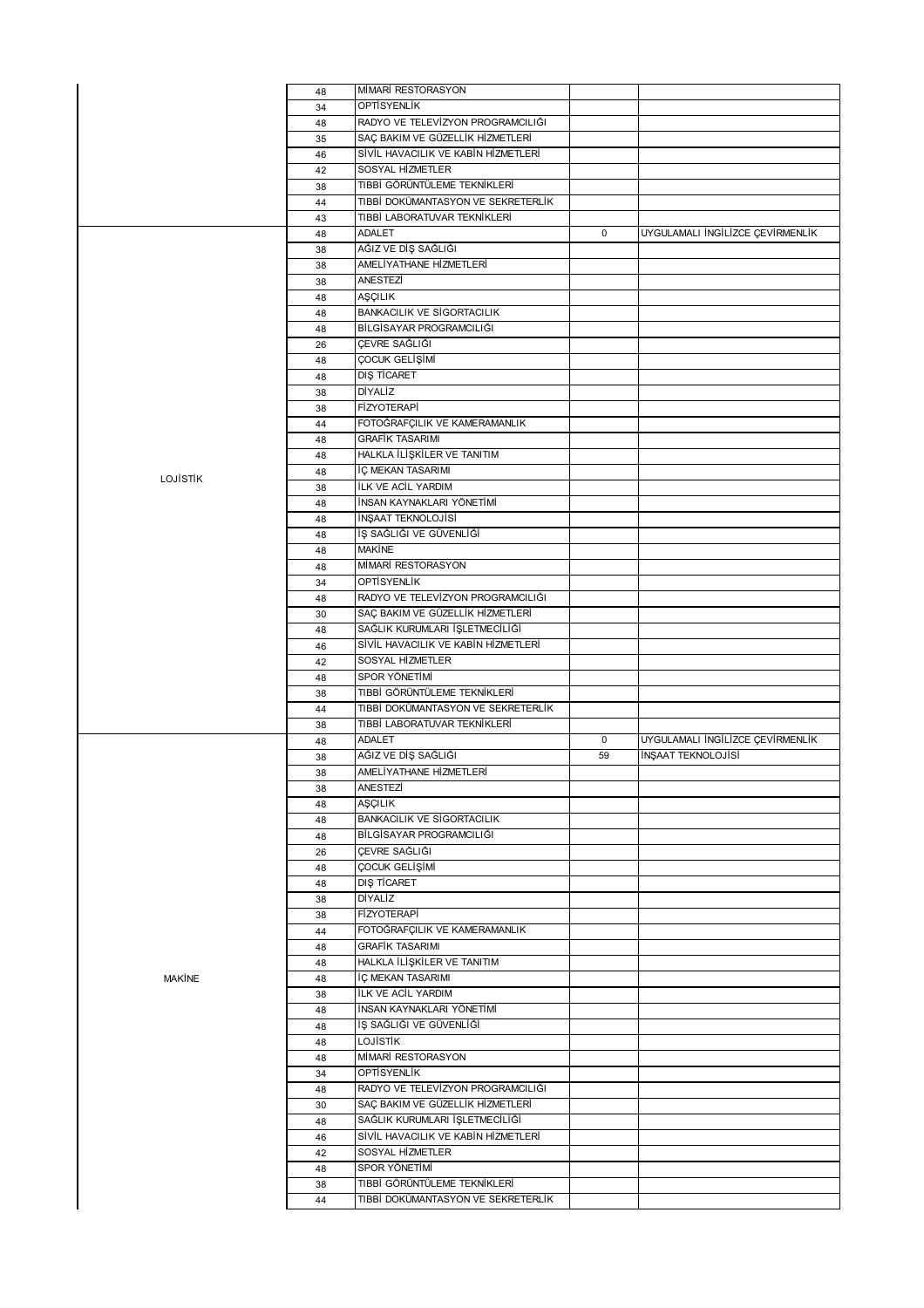|                    | 38 | TIBBİ LABORATUVAR TEKNİKLERİ        |             |                                  |
|--------------------|----|-------------------------------------|-------------|----------------------------------|
|                    | 48 | <b>ADALET</b>                       | $\mathbf 0$ | UYGULAMALI İNGİLİZCE ÇEVİRMENLİK |
|                    | 38 | AĞIZ VE DİŞ SAĞLIĞI                 | 77          | İÇ MEKAN TASARIMI                |
|                    | 38 | AMELİYATHANE HİZMETLERİ             |             |                                  |
|                    | 38 | ANESTEZİ                            |             |                                  |
|                    |    | AŞÇILIK                             |             |                                  |
|                    | 48 |                                     |             |                                  |
|                    | 48 | <b>BANKACILIK VE SİGORTACILIK</b>   |             |                                  |
|                    | 48 | BİLGİSAYAR PROGRAMCILIĞI            |             |                                  |
|                    | 26 | ÇEVRE SAĞLIĞI                       |             |                                  |
|                    | 48 | ÇOCUK GELİŞİMİ                      |             |                                  |
|                    | 48 | DIŞ TİCARET                         |             |                                  |
| MİMARİ RESTORASYON | 38 | DİYALİZ                             |             |                                  |
|                    | 38 | <b>FİZYOTERAPİ</b>                  |             |                                  |
|                    | 44 | FOTOĞRAFÇILIK VE KAMERAMANLIK       |             |                                  |
|                    | 48 | <b>GRAFİK TASARIMI</b>              |             |                                  |
|                    |    | HALKLA İLİŞKİLER VE TANITIM         |             |                                  |
|                    | 48 |                                     |             |                                  |
|                    | 38 | ILK VE ACIL YARDIM                  |             |                                  |
|                    | 48 | İNSAN KAYNAKLARI YÖNETİMİ           |             |                                  |
|                    | 48 | İNŞAAT TEKNOLOJİSİ                  |             |                                  |
|                    | 48 | İŞ SAĞLIĞI VE GÜVENLİĞİ             |             |                                  |
|                    | 48 | LOJİSTİK                            |             |                                  |
|                    | 48 | <b>MAKİNE</b>                       |             |                                  |
|                    | 34 | <b>OPTISYENLIK</b>                  |             |                                  |
|                    | 48 | RADYO VE TELEVÍZYON PROGRAMCILIĞI   |             |                                  |
|                    | 30 | SAC BAKIM VE GÜZELLİK HİZMETLERİ    |             |                                  |
|                    | 48 | SAĞLIK KURUMLARI İŞLETMECİLİĞİ      |             |                                  |
|                    |    | SİVİL HAVACILIK VE KABİN HİZMETLERİ |             |                                  |
|                    | 46 | SOSYAL HİZMETLER                    |             |                                  |
|                    | 42 |                                     |             |                                  |
|                    | 48 | SPOR YÖNETİMİ                       |             |                                  |
|                    | 38 | TIBBİ GÖRÜNTÜLEME TEKNİKLERİ        |             |                                  |
|                    | 44 | TIBBİ DOKÜMANTASYON VE SEKRETERLİK  |             |                                  |
|                    | 38 | TIBBİ LABORATUVAR TEKNİKLERİ        |             |                                  |
|                    | 48 | <b>ADALET</b>                       | 0           | UYGULAMALI İNGİLİZCE ÇEVİRMENLİK |
|                    | 38 | AĞIZ VE DİŞ SAĞLIĞI                 | 77          | MİMARİ RESTORASYON               |
|                    | 38 | AMELİYATHANE HİZMETLERİ             |             |                                  |
|                    | 38 | ANESTEZİ                            |             |                                  |
|                    | 48 | AŞÇILIK                             |             |                                  |
|                    | 48 | <b>BANKACILIK VE SİGORTACILIK</b>   |             |                                  |
|                    | 48 | BİLGİSAYAR PROGRAMCILIĞI            |             |                                  |
|                    | 26 | ÇEVRE SAĞLIĞI                       |             |                                  |
|                    | 48 | ÇOCUK GELİŞİMİ                      |             |                                  |
|                    | 48 | DIŞ TİCARET                         |             |                                  |
|                    | 38 | DİYALİZ                             |             |                                  |
|                    | 38 | <b>FİZYOTERAPİ</b>                  |             |                                  |
|                    | 36 | FOTOGRAFÇILIK VE KAMERAMANLIK       |             |                                  |
|                    | 48 | <b>GRAFİK TASARIMI</b>              |             |                                  |
|                    |    | HALKLA İLİŞKİLER VE TANITIM         |             |                                  |
|                    | 48 |                                     |             |                                  |
| İÇ MEKAN TASARIMI  | 38 | <b>ILK VE ACIL YARDIM</b>           |             |                                  |
|                    | 48 | İNSAN KAYNAKLARI YÖNETİMİ           |             |                                  |
|                    | 48 | İNŞAAT TEKNOLOJİSİ                  |             |                                  |
|                    | 48 | İŞ SAĞLIĞI VE GÜVENLİĞİ             |             |                                  |
|                    | 48 | <b>LOJISTIK</b>                     |             |                                  |
|                    | 48 | <b>MAKINE</b>                       |             |                                  |
|                    | 26 | <b>OPTISYENLIK</b>                  |             |                                  |
|                    | 48 | RADYO VE TELEVÍZYON PROGRAMCILIĞI   |             |                                  |
|                    |    |                                     |             |                                  |
|                    |    |                                     |             |                                  |
|                    | 26 | SAÇ BAKIM VE GÜZELLİK HİZMETLERİ    |             |                                  |
|                    | 48 | SAĞLIK KURUMLARI İŞLETMECİLİĞİ      |             |                                  |
|                    | 36 | SİVİL HAVACILIK VE KABİN HİZMETLERİ |             |                                  |
|                    | 42 | SOSYAL HİZMETLER                    |             |                                  |
|                    | 48 | SPOR YÖNETİMİ                       |             |                                  |
|                    | 38 | TIBBİ GÖRÜNTÜLEME TEKNİKLERİ        |             |                                  |
|                    | 44 | TIBBİ DOKÜMANTASYON VE SEKRETERLİK  |             |                                  |
|                    | 38 | TIBBİ LABORATUVAR TEKNİKLERİ        |             |                                  |
|                    | 34 | <b>ADALET</b>                       | $\mathbf 0$ | UYGULAMALI İNGİLİZCE ÇEVİRMENLİK |
|                    | 40 | AĞIZ VE DİŞ SAĞLIĞI                 |             |                                  |
|                    | 40 | AMELİYATHANE HİZMETLERİ             |             |                                  |
|                    |    | ANESTEZİ                            |             |                                  |
|                    | 40 |                                     |             |                                  |
|                    | 21 | AŞÇILIK                             |             |                                  |
|                    | 34 | <b>BANKACILIK VE SİGORTACILIK</b>   |             |                                  |
|                    | 34 | BİLGİSAYAR PROGRAMCILIĞI            |             |                                  |
|                    | 32 | ÇEVRE SAĞLIĞI                       |             |                                  |
|                    | 34 | ÇOCUK GELİŞİMİ                      |             |                                  |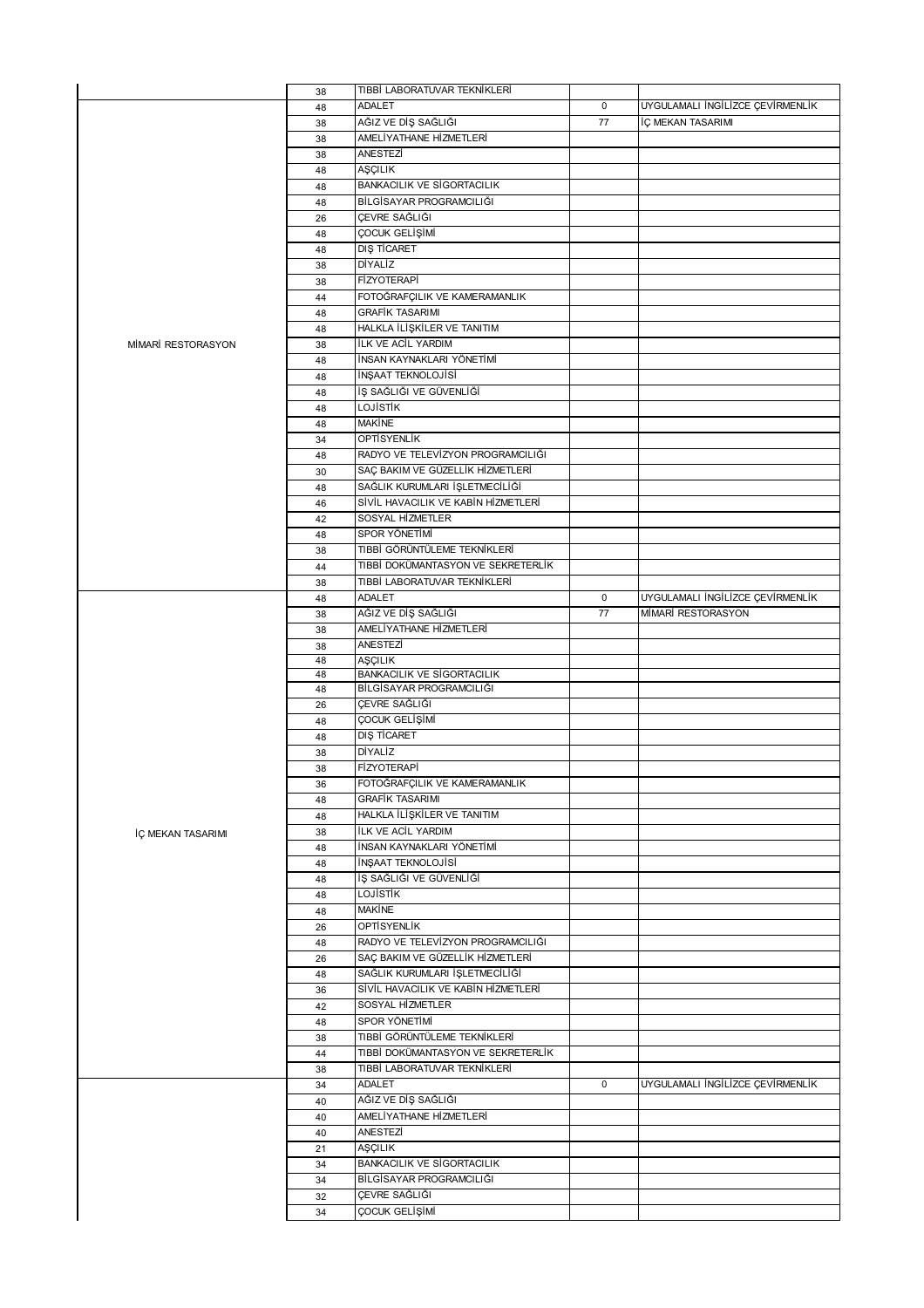|                                   | 34 | DIŞ TİCARET                         |    |                                  |
|-----------------------------------|----|-------------------------------------|----|----------------------------------|
|                                   | 40 | <b>DİYALİZ</b>                      |    |                                  |
|                                   | 34 | FOTOĞRAFÇILIK VE KAMERAMANLIK       |    |                                  |
|                                   |    | <b>FİZYOTERAPİ</b>                  |    |                                  |
|                                   | 34 |                                     |    |                                  |
|                                   | 34 | <b>GRAFIK TASARIMI</b>              |    |                                  |
|                                   | 34 | HALKLA İLİŞKİLER VE TANITIM         |    |                                  |
| <b>OPTISYENLIK</b>                | 26 | İÇ MEKAN TASARIMI                   |    |                                  |
|                                   | 40 | <b>İLK VE ACİL YARDIM</b>           |    |                                  |
|                                   | 34 | İNSAN KAYNAKLARI YÖNETİMİ           |    |                                  |
|                                   | 34 | İNŞAAT TEKNOLOJİSİ                  |    |                                  |
|                                   | 34 | İŞ SAĞLIĞI VE GÜVENLİĞİ             |    |                                  |
|                                   | 34 | <b>LOJISTIK</b>                     |    |                                  |
|                                   |    | <b>MAKINE</b>                       |    |                                  |
|                                   | 34 | MİMARİ RESTORASYON                  |    |                                  |
|                                   | 34 |                                     |    |                                  |
|                                   | 34 | RADYO VE TELEVÍZYON PROGRAMCILIĞI   |    |                                  |
|                                   | 30 | SAÇ BAKIM VE GÜZELLİK HİZMETLERİ    |    |                                  |
|                                   | 34 | SAĞLIK KURUMLARI İŞLETMECİLİĞİ      |    |                                  |
|                                   | 34 | SİVİL HAVACILIK VE KABİN HİZMETLERİ |    |                                  |
|                                   | 34 | SOSYAL HİZMETLER                    |    |                                  |
|                                   | 34 | SPOR YÖNETİMİ                       |    |                                  |
|                                   | 34 | TIBBİ GÖRÜNTÜLEME TEKNİKLERİ        |    |                                  |
|                                   | 34 | TIBBİ DOKÜMANTASYON VE SEKRETERLİK  |    |                                  |
|                                   |    | TIBBİ LABORATUVAR TEKNİKLERİ        |    |                                  |
|                                   | 40 |                                     |    |                                  |
|                                   | 48 | ADALET                              | 0  | UYGULAMALI İNGİLİZCE ÇEVİRMENLİK |
|                                   | 38 | AĞIZ VE DİŞ SAĞLIĞI                 | 70 | FOTOĞRAFÇILIK VE KAMERAMANLIK    |
|                                   | 38 | AMELİYATHANE HİZMETLERİ             |    |                                  |
|                                   | 38 | ANESTEZİ                            |    |                                  |
|                                   | 48 | AŞÇILIK                             |    |                                  |
|                                   | 48 | <b>BANKACILIK VE SİGORTACILIK</b>   |    |                                  |
|                                   | 48 | BİLGİSAYAR PROGRAMCILIĞI            |    |                                  |
|                                   | 26 | ÇEVRE SAĞLIĞI                       |    |                                  |
|                                   | 48 | ÇOCUK GELİŞİMİ                      |    |                                  |
|                                   | 48 | DIŞ TİCARET                         |    |                                  |
|                                   | 38 | DİYALİZ                             |    |                                  |
|                                   | 38 | <b>FİZYOTERAPİ</b>                  |    |                                  |
|                                   |    | <b>GRAFİK TASARIMI</b>              |    |                                  |
|                                   | 48 |                                     |    |                                  |
|                                   | 48 | HALKLA İLİŞKİLER VE TANITIM         |    |                                  |
|                                   | 48 | İÇ MEKAN TASARIMI                   |    |                                  |
| RADYO VE TELEVÍZYON PROGRAMCILIĞI | 38 | <b>İLK VE ACİL YARDIM</b>           |    |                                  |
|                                   | 48 | İNSAN KAYNAKLARI YÖNETİMİ           |    |                                  |
|                                   | 48 | İNŞAAT TEKNOLOJİSİ                  |    |                                  |
|                                   | 48 | İŞ SAĞLIĞI VE GÜVENLİĞİ             |    |                                  |
|                                   | 48 | <b>LOJISTIK</b>                     |    |                                  |
|                                   | 48 | <b>MAKİNE</b>                       |    |                                  |
|                                   | 48 | MİMARİ RESTORASYON                  |    |                                  |
|                                   | 34 | OPTİSYENLİK                         |    |                                  |
|                                   | 30 | SAÇ BAKIM VE GÜZELLİK HİZMETLERİ    |    |                                  |
|                                   | 48 | SAĞLIK KURUMLARI İŞLETMECİLİĞİ      |    |                                  |
|                                   |    | SİVİL HAVACILIK VE KABİN HİZMETLERİ |    |                                  |
|                                   | 46 |                                     |    |                                  |
|                                   | 42 | SOSYAL HİZMETLER                    |    |                                  |
|                                   | 48 | SPOR YÖNETİMİ                       |    |                                  |
|                                   | 38 | TIBBİ GÖRÜNTÜLEME TEKNİKLERİ        |    |                                  |
|                                   | 44 | TIBBİ DOKÜMANTASYON VE SEKRETERLİK  |    |                                  |
|                                   | 38 | TIBBİ LABORATUVAR TEKNİKLERİ        |    |                                  |
|                                   | 30 | ADALET                              | 0  | UYGULAMALI İNGİLİZCE ÇEVİRMENLİK |
|                                   | 30 | AĞIZ VE DİŞ SAĞLIĞI                 |    |                                  |
|                                   | 35 | AMELİYATHANE HİZMETLERİ             |    |                                  |
|                                   | 35 | ANESTEZİ                            |    |                                  |
|                                   | 21 | AŞÇILIK                             |    |                                  |
|                                   | 30 | <b>BANKACILIK VE SİGORTACILIK</b>   |    |                                  |
|                                   | 30 | BİLGİSAYAR PROGRAMCILIĞI            |    |                                  |
|                                   | 26 | ÇEVRE SAĞLIĞI                       |    |                                  |
|                                   | 30 | ÇOCUK GELİŞİMİ                      |    |                                  |
|                                   |    | DIŞ TİCARET                         |    |                                  |
|                                   | 30 |                                     |    |                                  |
|                                   | 35 | DİYALİZ                             |    |                                  |
|                                   | 30 | FOTOĞRAFÇILIK VE KAMERAMANLIK       |    |                                  |
|                                   | 30 | FİZYOTERAPİ                         |    |                                  |
|                                   | 30 | <b>GRAFİK TASARIMI</b>              |    |                                  |
|                                   | 30 | HALKLA İLİŞKİLER VE TANITIM         |    |                                  |
| SAÇ BAKIM VE GÜZELLİK HİZMETLERİ  | 26 | İÇ MEKAN TASARIMI                   |    |                                  |
|                                   | 35 | ILK VE ACIL YARDIM                  |    |                                  |
|                                   |    |                                     |    |                                  |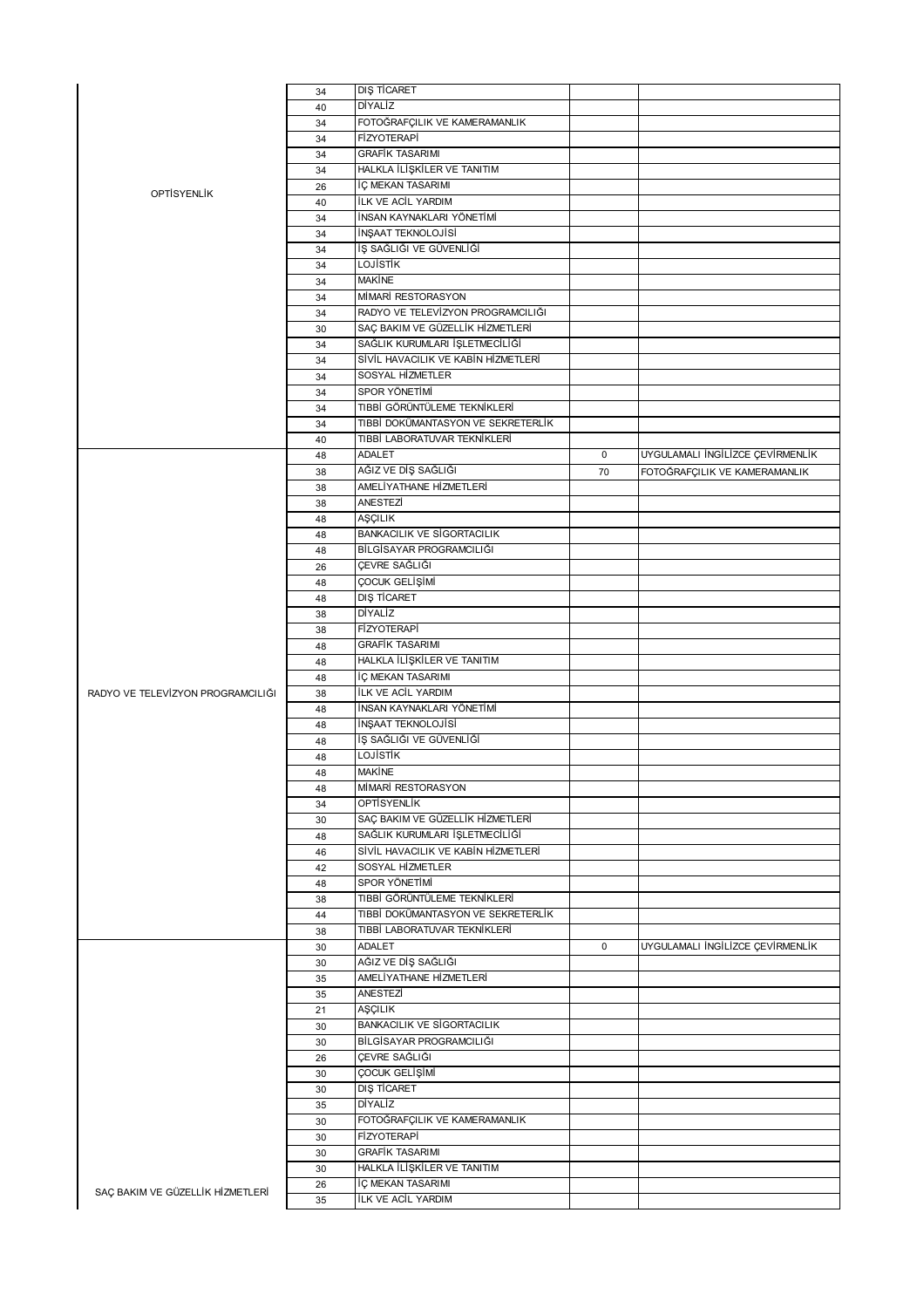|                                     | 30       | İNSAN KAYNAKLARI YÖNETİMİ                        |             |                                  |
|-------------------------------------|----------|--------------------------------------------------|-------------|----------------------------------|
|                                     | 30       | İNŞAAT TEKNOLOJİSİ                               |             |                                  |
|                                     | 35       | İŞ SAĞLIĞI VE GÜVENLİĞİ                          |             |                                  |
|                                     | 30       | <b>LOJISTIK</b>                                  |             |                                  |
|                                     | 30       | <b>MAKINE</b>                                    |             |                                  |
|                                     | 30       | MİMARİ RESTORASYON                               |             |                                  |
|                                     | 30       | OPTISYENLIK                                      |             |                                  |
|                                     | 30       | RADYO VE TELEVÍZYON PROGRAMCILIĞI                |             |                                  |
|                                     | 30       | SAĞLIK KURUMLARI İŞLETMECİLİĞİ                   |             |                                  |
|                                     | 30       | SİVİL HAVACILIK VE KABİN HİZMETLERİ              |             |                                  |
|                                     | 30       | SOSYAL HİZMETLER                                 |             |                                  |
|                                     | 30       | SPOR YÖNETİMİ<br>TIBBİ GÖRÜNTÜLEME TEKNİKLERİ    |             |                                  |
|                                     | 30       | TIBBİ DOKÜMANTASYON VE SEKRETERLİK               |             |                                  |
|                                     | 30       | TIBBİ LABORATUVAR TEKNİKLERİ                     |             |                                  |
|                                     | 35<br>48 | <b>ADALET</b>                                    | $\mathbf 0$ | UYGULAMALI İNGİLİZCE ÇEVİRMENLİK |
|                                     | 47       | AĞIZ VE DİŞ SAĞLIĞI                              | 59          | İNSAN KAYNAKLARI YÖNETİMİ        |
|                                     | 47       | AMELİYATHANE HİZMETLERİ                          | 53          | SPOR YÖNETİMİ                    |
|                                     | 42       | ANESTEZİ                                         |             |                                  |
|                                     | 48       | AŞÇILIK                                          |             |                                  |
|                                     | 48       | <b>BANKACILIK VE SİGORTACILIK</b>                |             |                                  |
|                                     | 48       | BİLGİSAYAR PROGRAMCILIĞI                         |             |                                  |
|                                     | 26       | ÇEVRE SAĞLIĞI                                    |             |                                  |
|                                     | 48       | ÇOCUK GELİŞİMİ                                   |             |                                  |
|                                     | 48       | <b>DIŞ TİCARET</b>                               |             |                                  |
|                                     | 47       | DİYALİZ                                          |             |                                  |
|                                     | 43       | <b>FİZYOTERAPİ</b>                               |             |                                  |
|                                     | 44       | FOTOĞRAFÇILIK VE KAMERAMANLIK                    |             |                                  |
|                                     | 48       | <b>GRAFİK TASARIMI</b>                           |             |                                  |
|                                     | 48       | HALKLA İLİŞKİLER VE TANITIM                      |             |                                  |
| SAĞLIK KURUMLARI İŞLETMECİLİĞİ      | 48       | İÇ MEKAN TASARIMI                                |             |                                  |
|                                     | 42       | <b>İLK VE ACİL YARDIM</b>                        |             |                                  |
|                                     | 48       | İNŞAAT TEKNOLOJİSİ                               |             |                                  |
|                                     | 53       | İŞ SAĞLIĞI VE GÜVENLİĞİ                          |             |                                  |
|                                     | 48       | LOJİSTİK                                         |             |                                  |
|                                     | 48       | <b>MAKİNE</b>                                    |             |                                  |
|                                     |          |                                                  |             |                                  |
|                                     | 48       | MİMARİ RESTORASYON                               |             |                                  |
|                                     | 34       | <b>OPTISYENLIK</b>                               |             |                                  |
|                                     | 48       | RADYO VE TELEVİZYON PROGRAMCILIĞI                |             |                                  |
|                                     | 30       | SAÇ BAKIM VE GÜZELLİK HİZMETLERİ                 |             |                                  |
|                                     | 46       | SİVİL HAVACILIK VE KABİN HİZMETLERİ              |             |                                  |
|                                     | 42       | SOSYAL HİZMETLER                                 |             |                                  |
|                                     | 38       | TIBBİ GÖRÜNTÜLEME TEKNİKLERİ                     |             |                                  |
|                                     | 48       | TIBBİ DOKÜMANTASYON VE SEKRETERLİK               |             |                                  |
|                                     | 42       | TIBBİ LABORATUVAR TEKNİKLERİ                     |             |                                  |
|                                     | 46       | <b>ADALET</b>                                    | $\mathbf 0$ | UYGULAMALI İNGİLİZCE ÇEVİRMENLİK |
|                                     | 36       | AĞIZ VE DİŞ SAĞLIĞI                              |             |                                  |
|                                     | 36       | AMELİYATHANE HİZMETLERİ                          |             |                                  |
|                                     | 36       | ANESTEZİ                                         |             |                                  |
|                                     | 21       | AŞÇILIK                                          |             |                                  |
|                                     | 46       | <b>BANKACILIK VE SİGORTACILIK</b>                |             |                                  |
|                                     | 46       | BİLGİSAYAR PROGRAMCILIĞI                         |             |                                  |
|                                     | 26       | ÇEVRE SAĞLIĞI                                    |             |                                  |
|                                     | 46       | ÇOCUK GELİŞİMİ                                   |             |                                  |
|                                     | 46       | DIŞ TİCARET                                      |             |                                  |
|                                     | 36       | <b>DİYALİZ</b>                                   |             |                                  |
|                                     | 36       | <b>FİZYOTERAPİ</b>                               |             |                                  |
|                                     | 44       | FOTOĞRAFÇILIK VE KAMERAMANLIK                    |             |                                  |
|                                     | 46       | <b>GRAFİK TASARIMI</b>                           |             |                                  |
|                                     | 46       | HALKLA İLİŞKİLER VE TANITIM<br>İÇ MEKAN TASARIMI |             |                                  |
| SİVİL HAVACILIK VE KABİN HİZMETLERİ | 36<br>36 | ILK VE ACIL YARDIM                               |             |                                  |
|                                     | 46       | İNSAN KAYNAKLARI YÖNETİMİ                        |             |                                  |
|                                     | 46       | İNŞAAT TEKNOLOJİSİ                               |             |                                  |
|                                     | 46       | İŞ SAĞLIĞI VE GÜVENLİĞİ                          |             |                                  |
|                                     | 46       | LOJİSTİK                                         |             |                                  |
|                                     | 46       | <b>MAKİNE</b>                                    |             |                                  |
|                                     | 46       | MİMARİ RESTORASYON                               |             |                                  |
|                                     | 36       | OPTISYENLIK                                      |             |                                  |
|                                     | 46<br>30 | RADYO VE TELEVÍZYON PROGRAMCILIĞI                |             |                                  |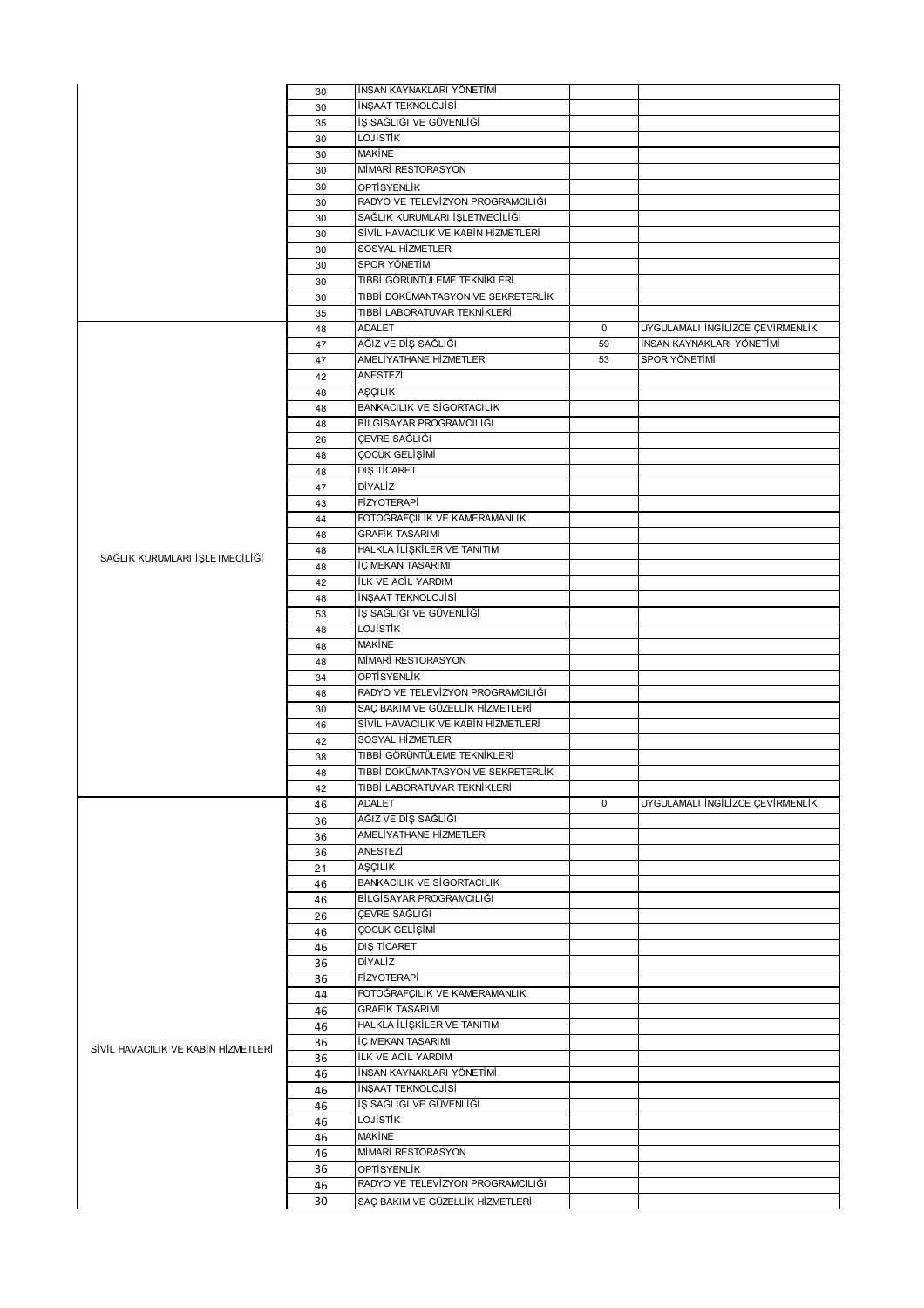|                  | 46       | SAĞLIK KURUMLARI İŞLETMECİLİĞİ                                     |             |                                  |
|------------------|----------|--------------------------------------------------------------------|-------------|----------------------------------|
|                  | 40       | SOSYAL HİZMETLER                                                   |             |                                  |
|                  | 46       | SPOR YÖNETİMİ                                                      |             |                                  |
|                  | 36       | TIBBİ GÖRÜNTÜLEME TEKNİKLERİ                                       |             |                                  |
|                  | 42       | TIBBİ DOKÜMANTASYON VE SEKRETERLİK                                 |             |                                  |
|                  | 36       | TIBBİ LABORATUVAR TEKNİKLERİ                                       |             |                                  |
|                  | 42       | <b>ADALET</b><br>AĞIZ VE DİŞ SAĞLIĞI                               | $\mathbf 0$ | UYGULAMALI İNGİLİZCE ÇEVİRMENLİK |
|                  | 38<br>38 | AMELİYATHANE HİZMETLERİ                                            |             |                                  |
|                  | 38       | ANESTEZİ                                                           |             |                                  |
|                  | 42       | AŞÇILIK                                                            |             |                                  |
|                  | 42       | <b>BANKACILIK VE SİGORTACILIK</b>                                  |             |                                  |
|                  | 42       | BİLGİSAYAR PROGRAMCILIĞI                                           |             |                                  |
|                  | 26       | ÇEVRE SAĞLIĞI                                                      |             |                                  |
|                  | 42       | ÇOCUK GELİŞİMİ                                                     |             |                                  |
|                  | 42       | DIS TİCARET                                                        |             |                                  |
|                  | 38       | DİYALİZ                                                            |             |                                  |
|                  | 38       | <b>FİZYOTERAPİ</b>                                                 |             |                                  |
|                  | 38       | FOTOĞRAFÇILIK VE KAMERAMANLIK<br><b>GRAFİK TASARIMI</b>            |             |                                  |
|                  | 42<br>42 | HALKLA İLİŞKİLER VE TANITIM                                        |             |                                  |
|                  | 42       | İÇ MEKAN TASARIMI                                                  |             |                                  |
| SOSYAL HIZMETLER | 38       | İLK VE ACİL YARDIM                                                 |             |                                  |
|                  | 42       | İNSAN KAYNAKLARI YÖNETİMİ                                          |             |                                  |
|                  | 42       | İNŞAAT TEKNOLOJİSİ                                                 |             |                                  |
|                  | 42       | İŞ SAĞLIĞI VE GÜVENLİĞİ                                            |             |                                  |
|                  | 42       | LOJİSTİK                                                           |             |                                  |
|                  | 42       | <b>MAKİNE</b>                                                      |             |                                  |
|                  | 42       | MİMARİ RESTORASYON                                                 |             |                                  |
|                  | 34       | <b>OPTİSYENLİK</b>                                                 |             |                                  |
|                  | 42       | RADYO VE TELEVİZYON PROGRAMCILIĞI                                  |             |                                  |
|                  | 30       | SAÇ BAKIM VE GÜZELLİK HİZMETLERİ<br>SAĞLIK KURUMLARI İŞLETMECİLİĞİ |             |                                  |
|                  | 42<br>40 | SİVİL HAVACILIK VE KABİN HİZMETLERİ                                |             |                                  |
|                  | 42       | SPOR YÖNETİMİ                                                      |             |                                  |
|                  | 38       | TIBBİ GÖRÜNTÜLEME TEKNİKLERİ                                       |             |                                  |
|                  |          |                                                                    |             |                                  |
|                  | 38       | TIBBİ DOKÜMANTASYON VE SEKRETERLİK                                 |             |                                  |
|                  | 38       | TIBBİ LABORATUVAR TEKNİKLERİ                                       |             |                                  |
|                  | 48       | ADALET                                                             | $\mathbf 0$ | UYGULAMALI İNGİLİZCE ÇEVİRMENLİK |
|                  | 38       | AĞIZ VE DİŞ SAĞLIĞI                                                | 53          | DIS TİCARET                      |
|                  | 38       | AMELİYATHANE HİZMETLERİ                                            | 59          | İNSAN KAYNAKLARI YÖNETİMİ        |
|                  | 38       | ANESTEZİ                                                           | 53          | İŞ SAĞLIĞI VE GÜVENLİĞİ          |
|                  | 48       | AŞÇILIK                                                            | 54          | SAĞLIK KURUMLARI İŞLETMECİLİĞİ   |
|                  | 48       | <b>BANKACILIK VE SİGORTACILIK</b>                                  |             |                                  |
|                  | 48       | BİLGİSAYAR PROGRAMCILIĞI                                           |             |                                  |
|                  | 26       | CEVRE SAĞLIĞI                                                      |             |                                  |
|                  | 48       | ÇOCUK GELİŞİMİ<br>DİYALİZ                                          |             |                                  |
|                  | 38<br>38 | FİZYOTERAPİ                                                        |             |                                  |
|                  | 44       | FOTOĞRAFÇILIK VE KAMERAMANLIK                                      |             |                                  |
|                  | 48       | <b>GRAFİK TASARIMI</b>                                             |             |                                  |
|                  | 48       | HALKLA İLİŞKİLER VE TANITIM                                        |             |                                  |
| SPOR YÖNETİMİ    | 48       | İÇ MEKAN TASARIMI                                                  |             |                                  |
|                  | 38       | İLK VE ACİL YARDIM                                                 |             |                                  |
|                  | 48       | İNŞAAT TEKNOLOJİSİ                                                 |             |                                  |
|                  | 48       | LOJİSTİK                                                           |             |                                  |
|                  | 48       | MAKINE                                                             |             |                                  |
|                  | 48       | MİMARİ RESTORASYON<br>OPTİSYENLİK                                  |             |                                  |
|                  | 34<br>48 | RADYO VE TELEVÍZYON PROGRAMCILIĞI                                  |             |                                  |
|                  | 30       | SAÇ BAKIM VE GÜZELLİK HİZMETLERİ                                   |             |                                  |
|                  | 46       | SİVİL HAVACILIK VE KABİN HİZMETLERİ                                |             |                                  |
|                  | 42       | SOSYAL HİZMETLER                                                   |             |                                  |
|                  | 38       | TIBBİ GÖRÜNTÜLEME TEKNİKLERİ                                       |             |                                  |
|                  | 44       | TIBBİ DOKÜMANTASYON VE SEKRETERLİK                                 |             |                                  |
|                  | 38       | TIBBİ LABORATUVAR TEKNİKLERİ                                       |             |                                  |
|                  | 44       | <b>ADALET</b>                                                      | $\mathbf 0$ | UYGULAMALI İNGİLİZCE ÇEVİRMENLİK |
|                  | 42       | AĞIZ VE DİŞ SAĞLIĞI                                                |             |                                  |
|                  | 42       | AMELİYATHANE HİZMETLERİ<br>ANESTEZİ                                |             |                                  |
|                  | 42<br>44 | AŞÇILIK                                                            |             |                                  |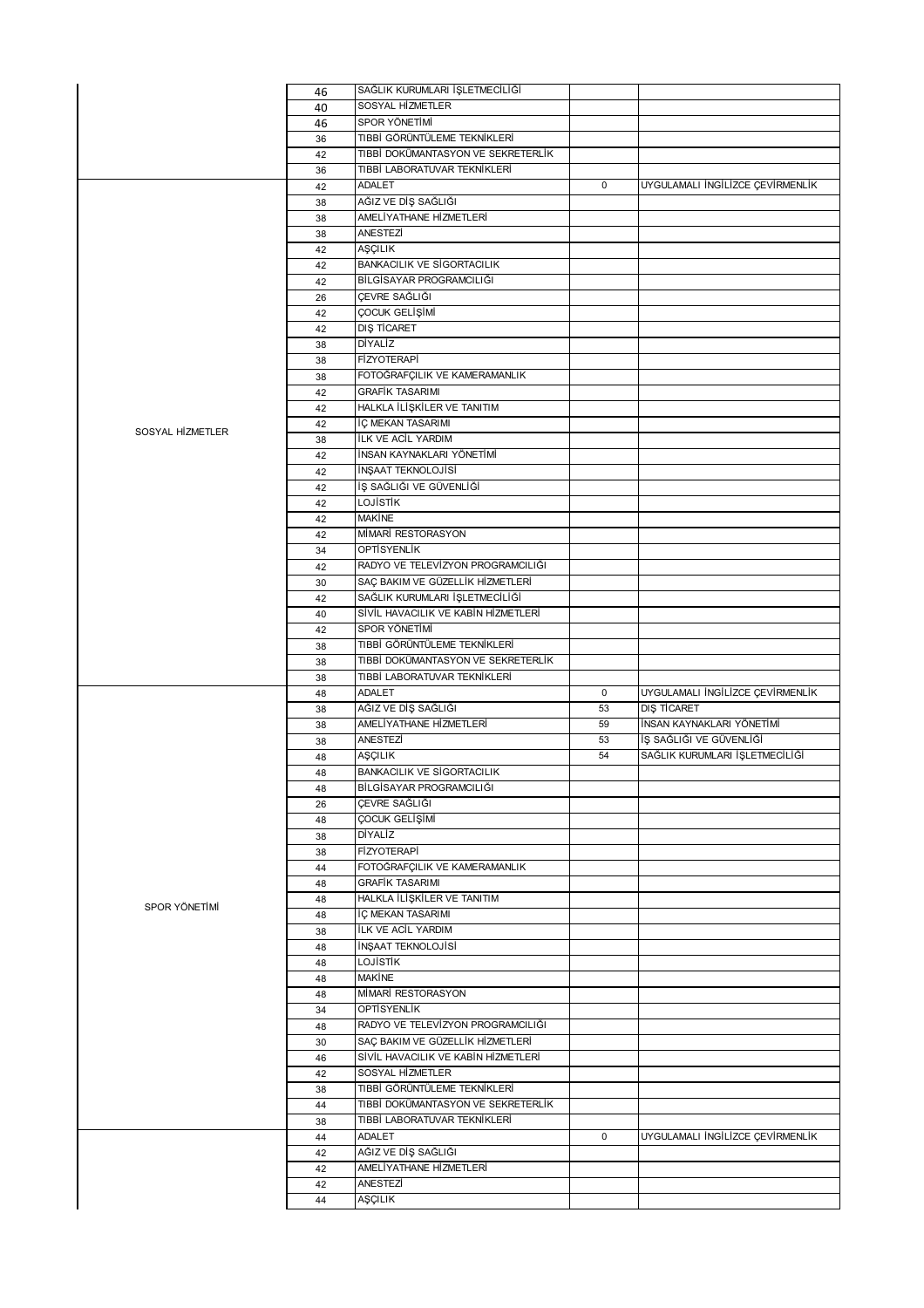|                                    | 44       | <b>BANKACILIK VE SİGORTACILIK</b>              |             |                                  |
|------------------------------------|----------|------------------------------------------------|-------------|----------------------------------|
| TIBBİ DOKÜMANTASYON VE SEKRETERLİK | 44       | BİLGİSAYAR PROGRAMCILIĞI                       |             |                                  |
|                                    | 26       | ÇEVRE SAĞLIĞI                                  |             |                                  |
|                                    | 44       | ÇOCUK GELİŞİMİ                                 |             |                                  |
|                                    | 44       | <b>DIŞ TİCARET</b>                             |             |                                  |
|                                    | 42       | DİYALİZ                                        |             |                                  |
|                                    | 38       | <b>FİZYOTERAPİ</b>                             |             |                                  |
|                                    | 40       | FOTOĞRAFÇILIK VE KAMERAMANLIK                  |             |                                  |
|                                    | 44       | <b>GRAFİK TASARIMI</b>                         |             |                                  |
|                                    | 44       | HALKLA İLİŞKİLER VE TANITIM                    |             |                                  |
|                                    | 44       | İÇ MEKAN TASARIMI                              |             |                                  |
|                                    | 42       | İLK VE ACİL YARDIM                             |             |                                  |
|                                    | 44       | İNSAN KAYNAKLARI YÖNETİMİ                      |             |                                  |
|                                    | 44       | <b>INSAAT TEKNOLOJISI</b>                      |             |                                  |
|                                    | 44       | İŞ SAĞLIĞI VE GÜVENLİĞİ                        |             |                                  |
|                                    | 44       | <b>LOJISTIK</b>                                |             |                                  |
|                                    | 44       | <b>MAKINE</b>                                  |             |                                  |
|                                    | 44       | MİMARİ RESTORASYON                             |             |                                  |
|                                    | 34       | OPTİSYENLİK                                    |             |                                  |
|                                    | 44       | RADYO VE TELEVİZYON PROGRAMCILIĞI              |             |                                  |
|                                    | 30       | SAÇ BAKIM VE GÜZELLİK HİZMETLERİ               |             |                                  |
|                                    | 48       | SAĞLIK KURUMLARI İŞLETMECİLİĞİ                 |             |                                  |
|                                    | 42       | SİVİL HAVACILIK VE KABİN HİZMETLERİ            |             |                                  |
|                                    | 38       | SOSYAL HİZMETLER                               |             |                                  |
|                                    | 44       | SPOR YÖNETİMİ                                  |             |                                  |
|                                    |          | TIBBİ GÖRÜNTÜLEME TEKNİKLERİ                   |             |                                  |
|                                    | 38       | TIBBİ LABORATUVAR TEKNİKLERİ                   |             |                                  |
|                                    | 42       | <b>ADALET</b>                                  | $\mathbf 0$ | UYGULAMALI İNGİLİZCE ÇEVİRMENLİK |
|                                    | 38       |                                                |             |                                  |
|                                    | 38       | AĞIZ VE DİŞ SAĞLIĞI                            | 58          | FİZYOTERAPİ                      |
|                                    | 38       | AMELİYATHANE HİZMETLERİ                        |             |                                  |
|                                    | 38       | ANESTEZİ                                       |             |                                  |
|                                    | 38       | AŞÇILIK                                        |             |                                  |
|                                    | 38       | <b>BANKACILIK VE SİGORTACILIK</b>              |             |                                  |
|                                    | 38       | BİLGİSAYAR PROGRAMCILIĞI                       |             |                                  |
|                                    | 31       | ÇEVRE SAĞLIĞI                                  |             |                                  |
|                                    | 38       | ÇOCUK GELİŞİMİ                                 |             |                                  |
|                                    | 38       | DIŞ TİCARET                                    |             |                                  |
|                                    | 38       | DİYALİZ                                        |             |                                  |
|                                    | 34       | FOTOĞRAFÇILIK VE KAMERAMANLIK                  |             |                                  |
|                                    | 38       | <b>GRAFİK TASARIMI</b>                         |             |                                  |
|                                    | 38       | HALKLA ILIŞKİLER VE TANITIM                    |             |                                  |
|                                    | 38       | İÇ MEKAN TASARIMI                              |             |                                  |
| TIBBİ GÖRÜNTÜLEME TEKNİKLERİ       | 38       | <b>İLK VE ACİL YARDIM</b>                      |             |                                  |
|                                    | 38       | İNSAN KAYNAKLARI YÖNETİMİ                      |             |                                  |
|                                    | 38       | İNŞAAT TEKNOLOJİSİ                             |             |                                  |
|                                    | 38       | İŞ SAĞLIĞI VE GÜVENLİĞİ                        |             |                                  |
|                                    | 38       | LOJİSTİK                                       |             |                                  |
|                                    | 38       | <b>MAKINE</b>                                  |             |                                  |
|                                    | 38       | MİMARİ RESTORASYON                             |             |                                  |
|                                    | 34       | OPTİSYENLİK                                    |             |                                  |
|                                    | 38       | RADYO VE TELEVÍZYON PROGRAMCILIĞI              |             |                                  |
|                                    | 30       | SAÇ BAKIM VE GÜZELLİK HİZMETLERİ               |             |                                  |
|                                    | 38       | SAĞLIK KURUMLARI İŞLETMECİLİĞİ                 |             |                                  |
|                                    | 36       | SİVİL HAVACILIK VE KABİN HİZMETLERİ            |             |                                  |
|                                    | 38       | SOSYAL HİZMETLER                               |             |                                  |
|                                    | 38       | SPOR YÖNETİMİ                                  |             |                                  |
|                                    | 38       | TIBBİ DOKÜMANTASYON VE SEKRETERLİK             |             |                                  |
|                                    | 43       | TIBBİ LABORATUVAR TEKNİKLERİ                   |             |                                  |
|                                    | 38       | ADALET                                         | 0           | UYGULAMALI İNGİLİZCE ÇEVİRMENLİK |
|                                    | 38       | AŞÇILIK                                        | 52          | AĞIZ VE DİŞ SAĞLIĞI              |
|                                    |          | <b>BANKACILIK VE SİGORTACILIK</b>              | 53          | AMELİYATHANE HİZMETLERİ          |
|                                    | 38<br>38 | BİLGİSAYAR PROGRAMCILIĞI                       | 61          | ANESTEZİ                         |
|                                    |          | ÇEVRE SAĞLIĞI                                  | 53          | DİYALİZ                          |
|                                    | 42       | ÇOCUK GELİŞİMİ                                 | 53          | <b>İLK VE ACİL YARDIM</b>        |
|                                    | 38       |                                                |             |                                  |
|                                    | 38       | <b>DIŞ TİCARET</b>                             |             |                                  |
|                                    | 43       | FİZYOTERAPİ                                    |             |                                  |
|                                    | 34       | FOTOĞRAFÇILIK VE KAMERAMANLIK                  |             |                                  |
|                                    | 38       | <b>GRAFİK TASARIMI</b>                         |             |                                  |
|                                    |          |                                                |             |                                  |
|                                    | 38       | HALKLA İLİŞKİLER VE TANITIM                    |             |                                  |
|                                    | 38<br>38 | İÇ MEKAN TASARIMI<br>İNSAN KAYNAKLARI YÖNETİMİ |             |                                  |